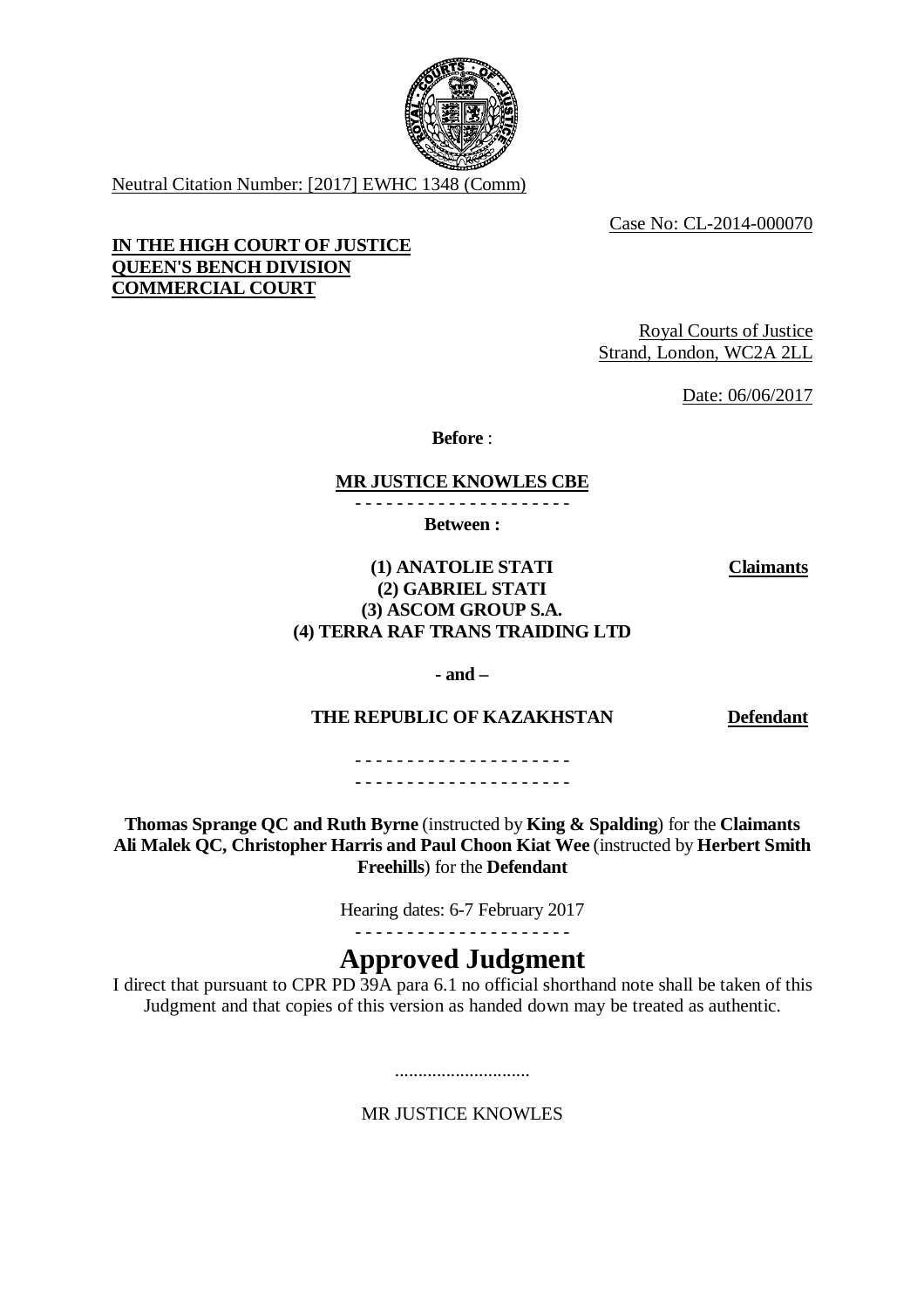## **Knowles J:**

#### **Introduction**

- 1. On 19 December 2013 in arbitral proceedings seated in Sweden ("the Arbitration"), the Defendant ("the State") was ordered to pay damages in excess of US\$500 million to the Claimants ("the Award").
- 2. The Arbitration was instituted pursuant to the Energy Charter Treaty ("the ECT"). The arbitral tribunal ("the Tribunal") comprised Professor Karl-Heinz Bockstiegel, Mr David R Haigh QC and Professor Sergei Lebedev.
- 3. The Award is within the New York Convention (the United Nations Convention on the Recognition and Enforcement of Foreign Arbitral Awards 1958). The Claimants sought permission to enforce the Award in this jurisdiction and on 28 February 2014 permission was initially granted, on the Claimants' 'without notice' application. On 30 September 2014 the Claimants also commenced proceedings in the United States District Court for the District of Columbia ("the US Court") to enforce the Award in the United States.
- 4. Meanwhile in the country of the seat, the State applied to the Svea Court of Appeal ("the Swedish Court"), to set aside the Award.
- 5. On 7 April 2015 the State issued an application ("the English Application") to set aside the permission that had been granted to enforce the Award in this jurisdiction. At that time, the State took three points. First that there was no valid arbitration agreement. Second that the Tribunal was invalidly constituted. Third that there had been a number of serious procedural errors which had the effect of preventing the State from presenting its case to the Tribunal.
- 6. Shortly after the English Application was issued, the State was successful in an application in the United States for judicial assistance ("the US Disclosure Proceedings"), an application that had been contested by the Claimants but resulted in a subpoena against a third party compelling the production of documents. It is the State's case that the documents produced revealed fraud by the Claimants. On 27 or 28 August 2015 the State applied to amend the English Application to add the contention that enforcement of the Award would contravene English public policy by reason of fraud by the Claimants.
- 7. On 3 September 2015 Popplewell J stayed the English Application pending the determination of the proceedings before the Swedish Court to set aside the Award. The grounds before the Swedish Court were amended to add the contention that the Award should be declared invalid on the basis that it would contravene Swedish public policy by reason of fraud by the Claimants.
- 8. In due course on 9 December 2016 the Swedish Court decided the amended application before it and dismissed that application. Meanwhile on 11 May 2016 the US Court had refused a motion by the State to amend to add the alleged fraud to its grounds.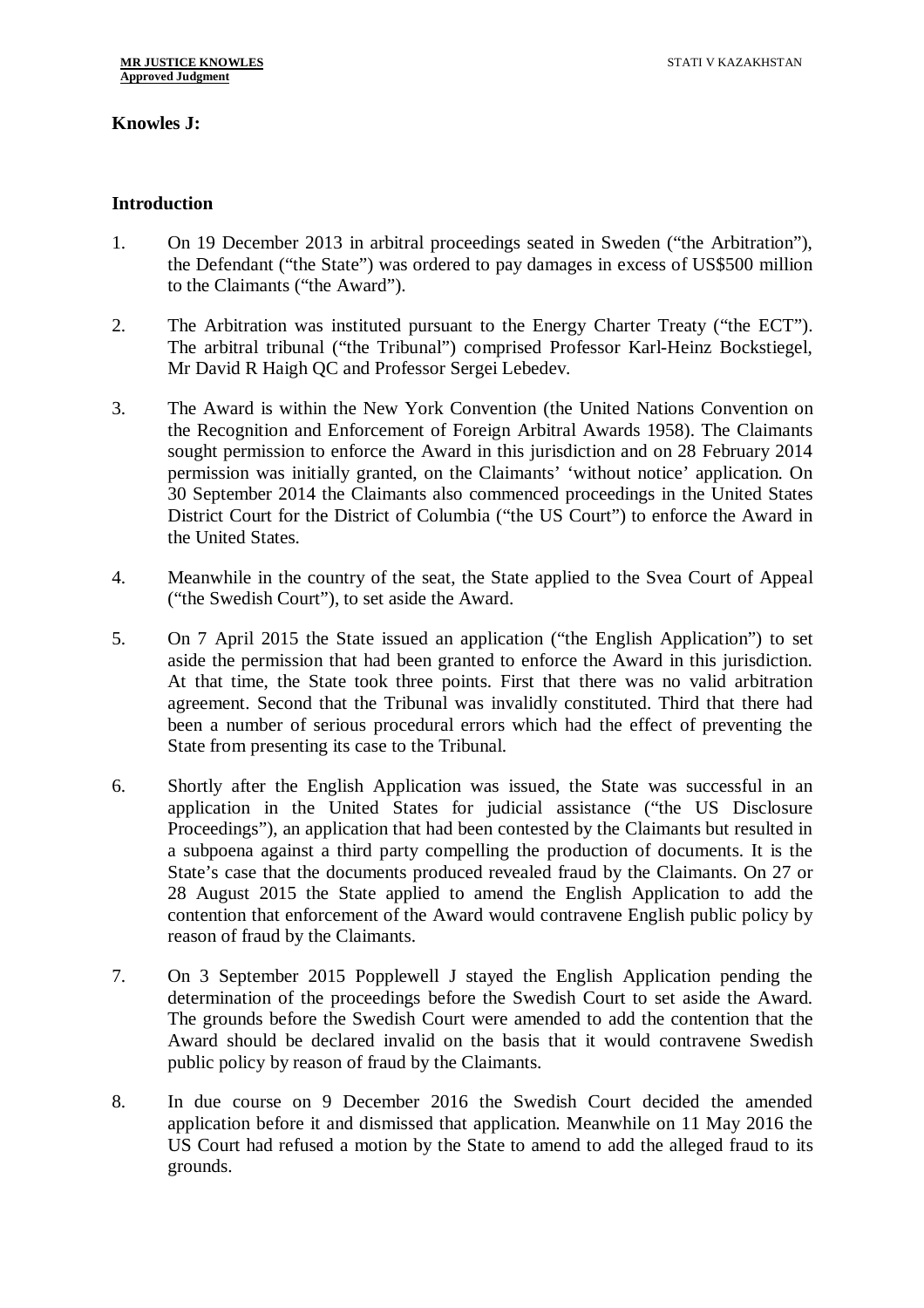- 9. The State accepts that the decision of the Swedish Court precludes it from pursuing the three points it originally took in the English Application. The Claimants' position is that there is no sufficient basis for the State to pursue the allegation of fraud that remains. Moreover, argue the Claimants, the decisions of the Swedish Court and of the US Court preclude the State from pursuing the contention that enforcement would contravene English public policy by reason of that alleged fraud.
- 10. On this hearing the Claimants request that I dismiss the English Application. The State requests that I allow the English Application (duly amended) to proceed to a trial.

## **Approach**

- 11. The following principles from the authorities cited by the parties sufficiently summarise the approach to be taken:
	- (1) "Recognition or enforcement of a New York Convention award shall not be refused except in the following cases …if it would be contrary to public policy to recognise or enforce the award": section 103(1) and (3) Arbitration Act 1996.
	- (2) "[T]he public policy exception in section 103(3) is confined to the public policy of England (as the country in which enforcement is sought) in maintaining the fair and orderly administration of justice: Mustill & Boyd, at pp. 91-92."; IPCO (Nigeria), Ltd v Nigerian National Petroleum Corporation [2005] EWHC 726 (Comm); [2005] 2 Lloyd's Rep 326 at [13] per Gross J.
	- (3) When addressing the question whether an award has been obtained by fraud or the award or the way in which it was procured is contrary to public policy the Court will normally look to see whether "some form of reprehensible or unconscionable conduct has contributed in a substantial way to the obtaining of the award": see Double K Oil Products 1996 Limited v Neste Oil OYJ [2009] EWHC 3380 (Comm); [2010] 1 Lloyd's Rep 141 at [33] per Blair J; and see Gater Assets Ltd v Nak Naftogaz Ukrainiy [2008] 1 CLC 141 at [41] per Tomlinson J ("That means conduct which we would be comfortable in describing as fraud, conduct dishonestly intended to mislead").
	- (4) It may be sufficient to show that a party "had deliberately and dishonestly failed to disclose [material] in the arbitration and made submissions or called evidence which deliberately and dishonestly continued that concealment and misled the tribunal" and that the material would have had "an important influence on or would probably have affected the result of the arbitration": Chantiers de l'Atlantique SA v Gaztransport & Technigaz SAS [2011] EWHC 3383 (Comm) at [58] and [311] per Flaux J.
	- (5) "[C]onsiderations of public policy, if relied upon to resist enforcement of an award, should be approached with extreme caution": IPCO (Nigeria), above, at [13].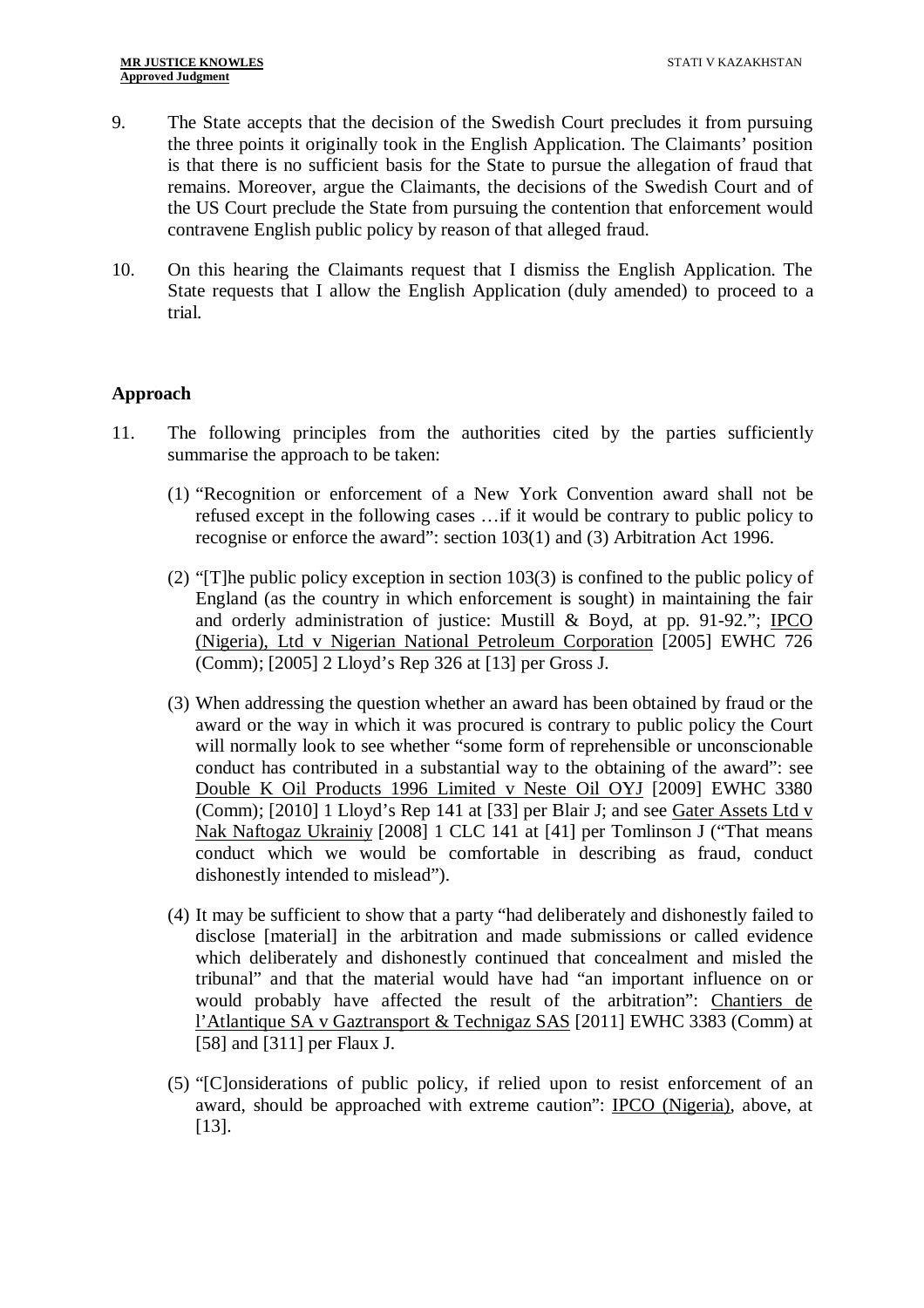- (6) "[T]here can be no realistic doubt that s. 103 of the [Arbitration] Act embodies a pre-disposition to favour enforcement of New York Convention Awards, reflecting the underlying purpose of the New York Convention itself": IPCO (Nigeria), above, at [11].
- (7) For the English Court to permit a party to pursue to a trial of the issues an allegation that a New York Convention award was obtained by fraud, normally two conditions will require to be fulfilled: Westacre Investments Inc v Jugoimport-SPDR Holding Co Ltd [2000] QB 288 (CA) at 309F per Waller LJ (dissenting in the result).
- (8) The first condition is "that the evidence to establish the fraud was not available to the party alleging the fraud at the time of the hearing before the arbitrators": Westacre, above, at 309F, but noting the qualification at G-H.
- (9) The second condition is that "there is a prima facie case of fraud which is sufficient to overcome the extreme caution of the court when invited to set aside an award on the grounds of public policy": IPCO (Nigeria) Limited v Nigerian National Petroleum Corporation [2015] EWCA Civ 1144; [2016] 1 Lloyd's Rep 5 at [191] per Christopher Clarke LJ.
- (10)And "where perjury is the fraud alleged, i.e., where the very issue before the arbitrators was whether the witness or witnesses were lying, the evidence must be so strong that it would reasonably be expected to be decisive at a hearing, and if unanswered must have that result.": Westacre, above, at 309G.
- 12. I add that as a Judge of this Court, I should accord the greatest respect to the Swedish Court, as to the US Court. I do so willingly in both cases. If anything, the importance of mutual respect between courts that have responsibilities in relation to commercial arbitration that is of international reach – whether responsibilities in relation to oversight or enforcement - is increasing all the time as commerce becomes more globalised and interconnected.

## **The LPG Plant**

- 13. The business subject matter of the Arbitration concerned the exploration and extraction of hydrocarbons.
- 14. The damages awarded included damages for the value of a liquefied petroleum gas plant ("the LPG Plant"). Tolkynneftegaz LLP ("TNG") was the owner of the equity interest in the LPG Plant. By 2002 the Claimants had acquired the whole of TNG.
- 15. On the question of the level of damages, the Claimants argued in the arbitration that the LPG Plant should be valued as a going concern. The State argued that the LPG Plant should be valued as scrap because, they contended, the project behind it had failed.
- 16. Before the Tribunal, the Claimants claimed to have invested more than US\$245 million in the development and construction of the LPG Plant. This was the evidence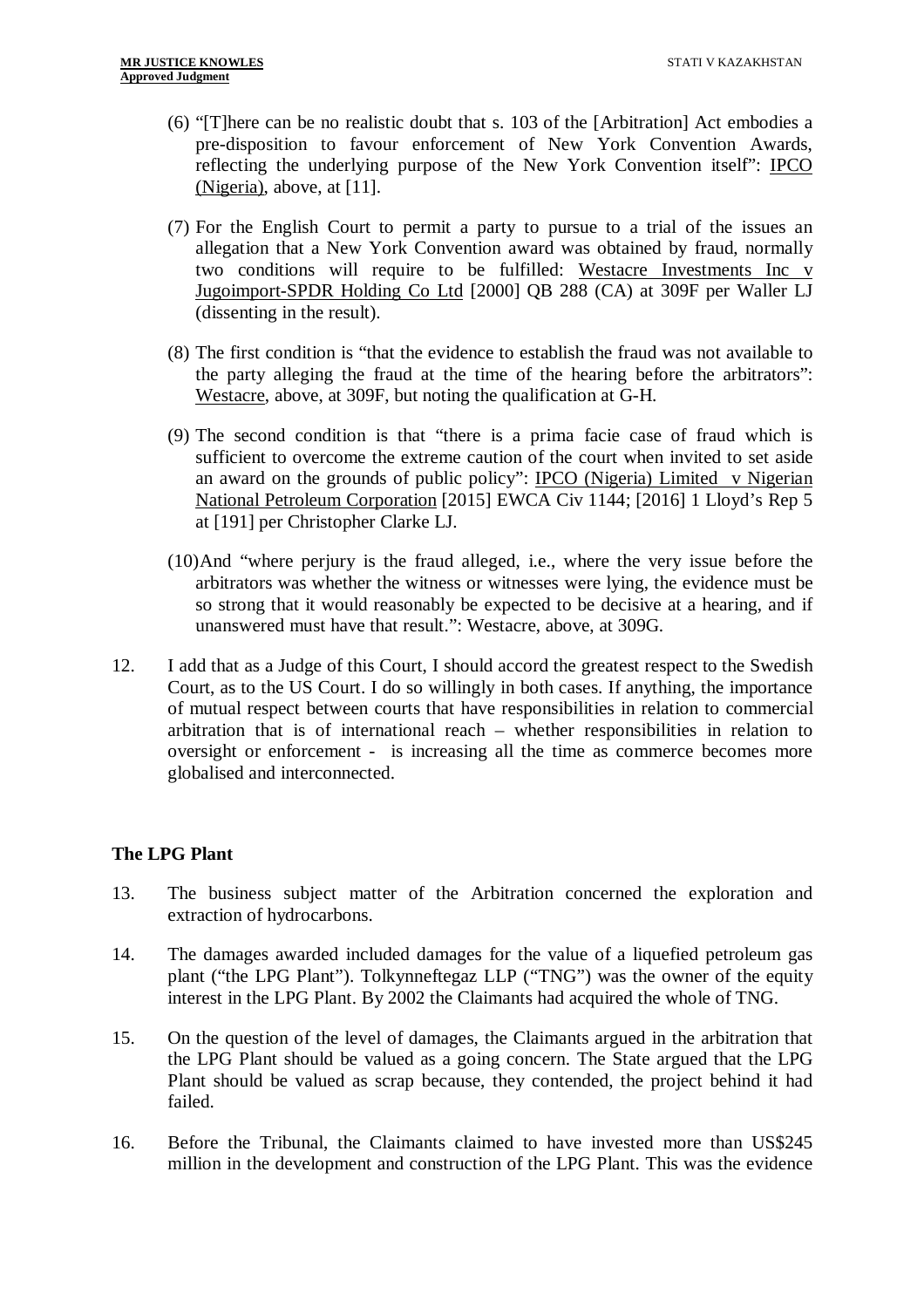of the first Claimant himself, and of Mr Artur Lungu called by the Claimants, each by witness statement and in oral evidence before the Tribunal. It carried through into expert reports and into statements from arbitration counsel. The figure was not broken down, but did appear in audited or reviewed financial statements of TNG.

- 17. The Claimants also relied in the Arbitration on a number of indicative bids for the acquisition of the LPG Plant, within a bidding process in 2008 known as Project Zenith. One of the indicative bids had been submitted by a subsidiary of KazMunaiGas ("KMG"), an oil and gas company controlled by the State, in September 2008. For the LPG Plant the bid estimated a value of US\$199 million ("the KMG Indicative Bid").
- 18. As shown below, the Tribunal decided to base its assessment of the valuation of the LPG Plant on the KMG Indicative Bid, awarding damages of US\$ 199 million in respect of the LPG Plant.

#### **The Award**

19. The essential parts of the Award are as follows:

"1743. First, in addition to an application of the Tribunal's considerations in the chapter on causation above in this Award, the Tribunal has no doubt that [the State's] actions found above to be in breach of the ECT, in particular were a cause for the delay and then discontinuance of Claimants' completion of the LPG Plant.

…

1745. The Tribunal is not persuaded by [the State's] and their experts' conclusion that the LPG is a failed project and must be considered to have a negative value and no damages at all can be claimed by Claimants. If that were so, [the State] would not have been ready to invest further expenses in the completion of the Plant, after [the State] had taken control of the Plant. However, there were obviously plans to complete it. Publicly available information indicates that [the State] was in fact preparing to open the LPG Plant in 2012. In a document entitled "List of Investment projects of the Mangistauskoi Region, which are being supervised in 2011", there is a specific reference to the LPG Plant under "Regional Projects". The project is identified as having a cost of USD 315 million (47 billion Tenge) and it was expected to start up in the first half of 2012 with a capacity of 7 mcm of gas per day  $(2^{nd}$  FTI Report para 7.7 and fns. 138 and 139). [The State's] argument that it cannot be identified with this document is not persuasive. The LPG Plant was also listed on website of [the State's] Embassy in Israel under the caption "Large Investment Projects in Kazakhstan through 2012" with the same project costs (FTI  $2^{nd}$  Report para 7.7 and fn 140).

1746. Regarding the value of damages caused by [the State's] action, the Tribunal has taken note of the various extensive arguments submitted by the Parties relying on their respective experts' reports. However, the Tribunal considers that it does not have to evaluate these reports and the very different results they reach. In the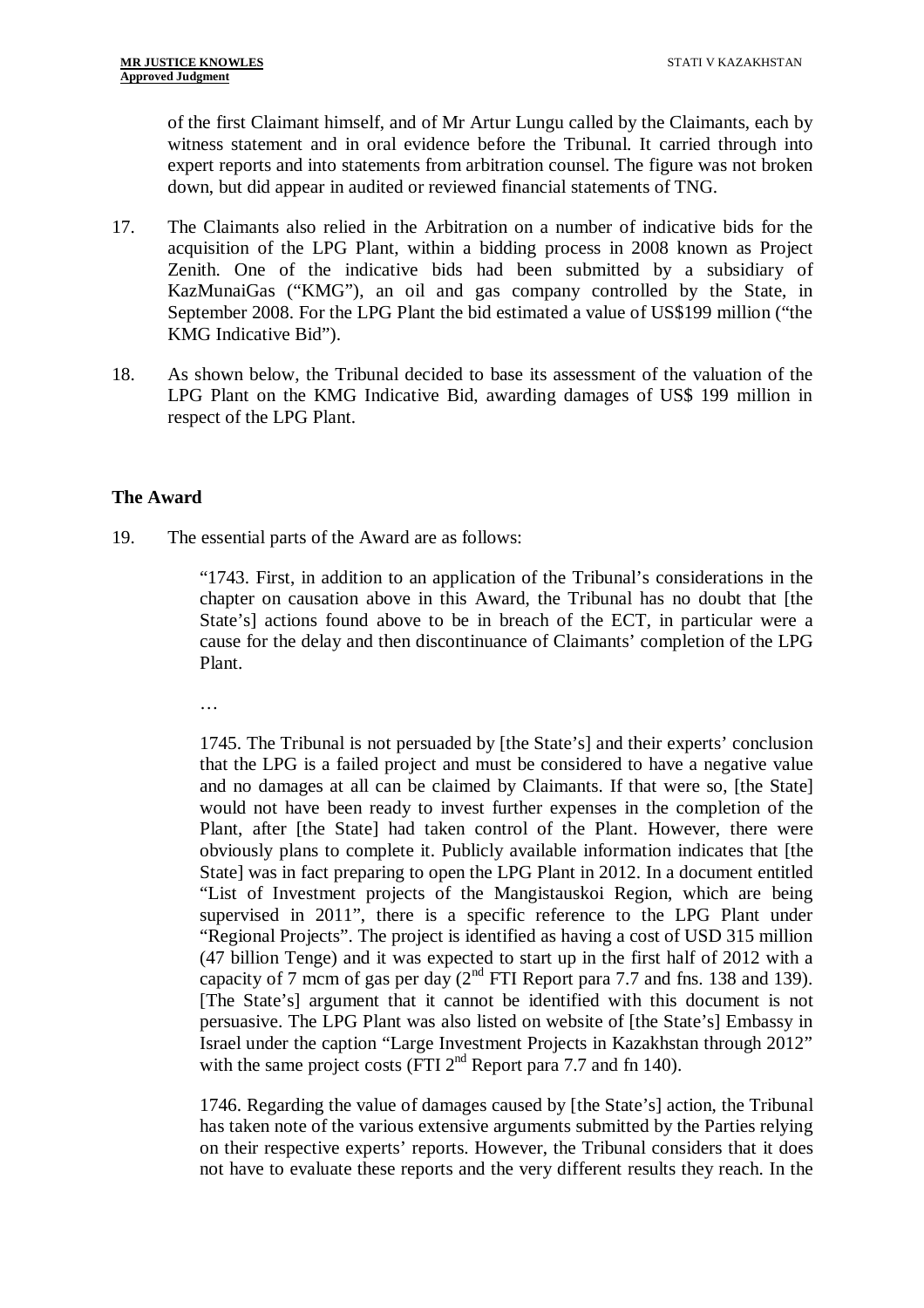view of the Tribunal, the relatively best source for the valuation in the period of the valuation date accepted by the Tribunal are the contemporaneous bids that were made for the LPG Plant by third parties after Claimants' efforts to sell the LPG Plant, both before and after October 14, 2008. Prospective purchasers bid on the Plant, not as scrap but obviously as prospectively operational. This is reflected in the undisputed indicative offers made by interested buyers in 2008, which valued the LPG Plant at USD 150 million on average. In this context, the Tribunal is not persuaded by [the State's] argument that these offers did not reflect the anticipated price bidders were ready to pay, but were only strategic offers to gain access to the data room. In this context, the Tribunal attributes a limited evidentiary value to the testimony of [the State's] witnesses from KNOC and Total E&P, since these foreign companies remain active investors in [the State] and, thus, for understandable reasons, have an interest to maintain a good relationship with the government of that country.

1747. On the other hand, the Tribunal considers it to be of particular relevance that an offer was made for the LPG Plant by state-owned KMG at that time for USD 199 million. The Tribunal considers that to be the relatively best source of information for the valuation of the LPG Plant among the various sources of information submitted by the Parties regarding the valuation for the LPG Plant during the relevant period of the valuation date accepted by the Tribunal …

1748. Therefore, this is the amount of damages the Tribunal accepts in this context."

20. Thus in the Tribunal's view, (a) the LPG Plant project had not failed, (b) prospective purchasers bid on the LPG Plant as prospectively operational, and (c) "the relatively best source for the valuation" were contemporaneous bids by third parties, and within those, the KMG Indicative Bid specifically.

## **The Alleged Fraud**

- 21. Perkwood Investment Limited ("Perkwood") features in the Award. At paragraph 1450 it is described as a "third company", alleged by the State to have been involved in returning advances paid on cancellation by the Claimants of "delivery for equipment to the LPG Plant".
- 22. The same paragraph of the Award also makes it very clear that the State felt able to allege before the Tribunal that the Claimants had "likely siphoned off … monies", had "likely pocketed" money, and "would … divert cash … such as by paying … double the market price". At the same time the State was also clear that it was "impossible to see" "[l]ikely … other transactions".
- 23. Later (Award paragraph 1712) the Award summarises the State's case that the Claimants had not proved that US\$ 245 million had been spent on the LPG Plant.
- 24. The facts to which I now turn are derived from the evidence of Ms Patricia Nacimiento, and in particular from her Fourth and Fifth Witness Statements dated 27 August 2015 and 13 January 2017 and the documents referred to in those statements.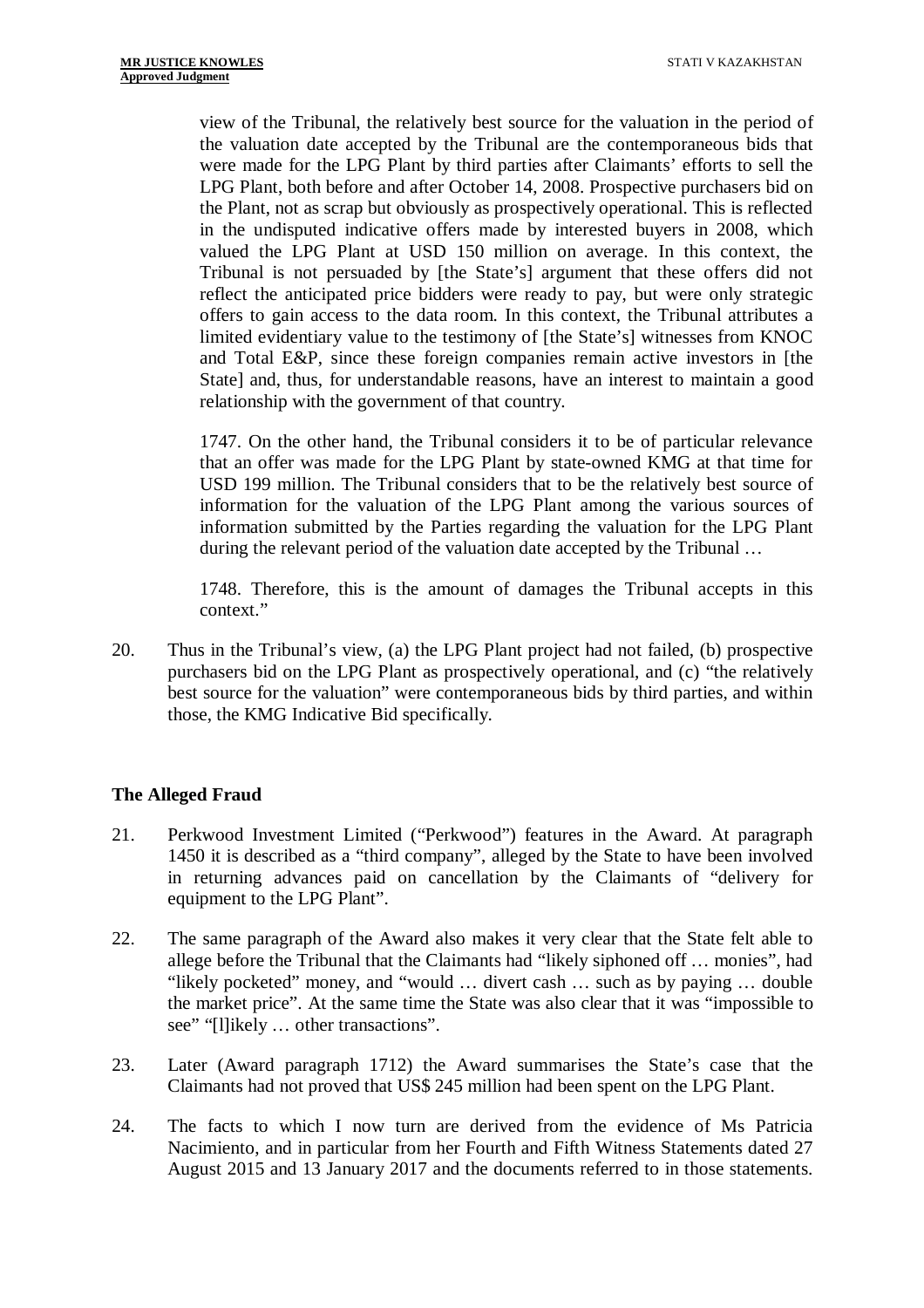The evidence concerns the make-up of the US\$ 245 million said by the Claimants to have been spent on the LPG Plant.

- 25. There has been no oral testimony, including cross examination, at this stage. Ms Nacimiento is a partner formerly of Norton Rose Fulbright LLP and now of Herbert Smith Freehills Germany LLP. She was involved as counsel in the Arbitration and since. I proceed on the basis that Ms Nacimiento has taken every care in the written evidence she gives, under a statement of truth. She is to be taken to know that this Court will have high expectations in these respects, especially in a case of this nature involving very serious allegations.
- 26. Ms Nacimiento states that in the proceedings before the Swedish Court the Claimants conceded that Perkwood and the Claimants were related. The State has, since the Award, also discovered that in a separate arbitration (known as the JOA Arbitration) and two months before the Award in this Arbitration, evidence of Mr Lungu filed on behalf of the third Claimant in these proceedings had stated that Perkwood was related to the Claimants. That was not the Claimants' position in the Arbitration.
- 27. Documents that the State has obtained through the US Disclosure Proceedings include a contract between Perkwood and TNG dated 17 February 2006 ("the Perkwood Contract"). This shows TNG agreeing to buy equipment from Perkwood relating to the construction of the LPG Plant for US\$115 million (a figure later increased).
- 28. It is the State's case that at least a large proportion of this equipment had already been purchased, at a far lower cost. The State points to Perkwood selling equipment for US\$93 million to TNG that had already been supplied through an arm's length contract at EUR 28.4 million or EUR31 million, and then Perkwood in 2008 charging TNG a further US\$31 million for the same equipment. Thus equipment worth no more than EUR 31 million was ascribed a cost of US\$ 124 million.
- 29. In the Arbitration, the Tribunal had upheld a request that the Claimants disclose "in so far as in the Claimants' possession, custody or control", "documents specifying the cost of construction and assembly operations, start-up and adjustment works in respect of basic facilities of [the LPG Plant]". Despite this ruling from the Tribunal the Perkwood Contract was not disclosed in the Arbitration by the Claimants.
- 30. TNG also paid US\$44 million to Perkwood as a "management fee". In the case of this fee there is no contemporaneous record of what management was undertaken. It transpires that Perkwood, incorporated in 2005, from 2006 to 2009 filed accounts that showed it was dormant. In 2011 it was struck off the register of companies and dissolved. The truth is, say the Claimants, that a cost of US\$44 million was ascribed in return for nothing.
- 31. The documents obtained in the United States Disclosure Proceedings also indicate that US\$ 72 million of the figure of US\$ 245 million (the total that the Claimants had said was spent on the LPG Plant) was ascribed to equipment delivered but not yet incorporated into the LPG Plant. The State contends that there was nowhere at the LPG Plant where equipment of this value could have been stored. It was common ground that the LPG Plant was almost complete.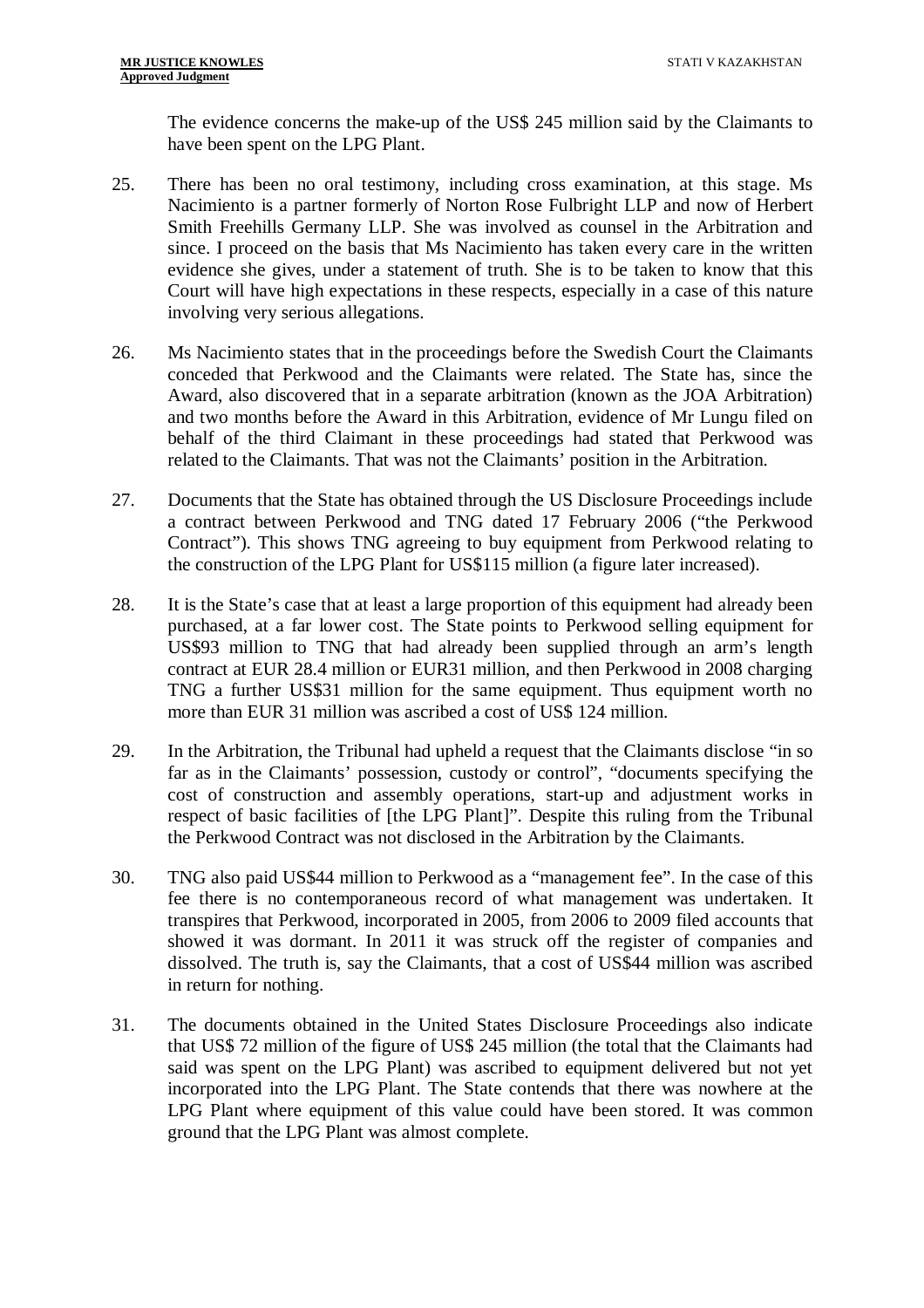- 32. Interest on construction costs, in a sum of US\$60 million, also formed part of the alleged costs of the LPG Plant. The State makes the point that where costs themselves had not in truth been incurred, interest could not have been incurred.
- 33. Ms Nacimiento states in her Fifth Witness Statement that in the proceedings before the Swedish Court the Claimants were required for the first time to respond to a number of the State's allegations. In this regard she brings out the following points in her account of the proceedings before the Swedish Court:
	- a. The Claimants sought to justify the price charged under the Perkwood Contract in part on the basis of transportation costs but did not submit any evidence in support of the alleged transportation cost.
	- b. The Claimants initially contended that the further US\$ 31 million charged under the Perkwood Contract referred not to the same equipment but to spare parts. On the final day of the hearing the Claimants changed their position and submitted that new equipment that would be used to increase the capacity of the LPG Plant was involved, but did not submit any evidence in support of this.
	- c. The Claimants did not submit any corroborating evidence to support the proposition that management services were actually performed by or on behalf of Perkwood.
	- d. The Claimants did not offer any explanation for what equipment had been purchased for US\$ 72 million, where it was stored or how it related to the state of completion of the LPG Plant
- 34. In these circumstances the State alleges that the claim by the Claimants in the Arbitration that costs incurred on the LPG Plant were US\$ 245 million was dishonest. The Claimants concealed, says the State, the true position from the auditors of TNG, the relevant bidder (KMG) and the Tribunal, as well as the State. The conduct affected in turn the accounts of TNG, the KMG Indicative Bid, and the Award.
- 35. Mr Thomas Sprange QC (appearing with Ms Ruth Byrne for the Claimants) submits that "all that is before the Court … is evidence that a related entity charged a large management fee by way of mark-up and acquired plant and equipment on behalf of the Joint Venture that constructed the plant." I recognise that is a submission made in summary form but nonetheless I do not, with respect, consider that way of describing things is complete.
- 36. A great deal of what Ms Nacimiento says is not (at least yet) answered in detailed evidence by the Claimants. This is a course open to the Claimants at this stage in these proceedings. I am moreover very conscious that Ms Nacimiento's Fifth Witness Statement was served relatively close to the hearing before me, limiting the time available to the Claimants to respond.
- 37. Mr Sprange QC submits that there is no prima facie evidence of fraud, either on the Tribunal or at all. As to fraud on the Tribunal, he supports the conclusions of the Swedish Court and the US Court and I deal with those separately. As to fraud "at all", there is in my judgment sufficient prima facie evidence summarised in the paragraphs above.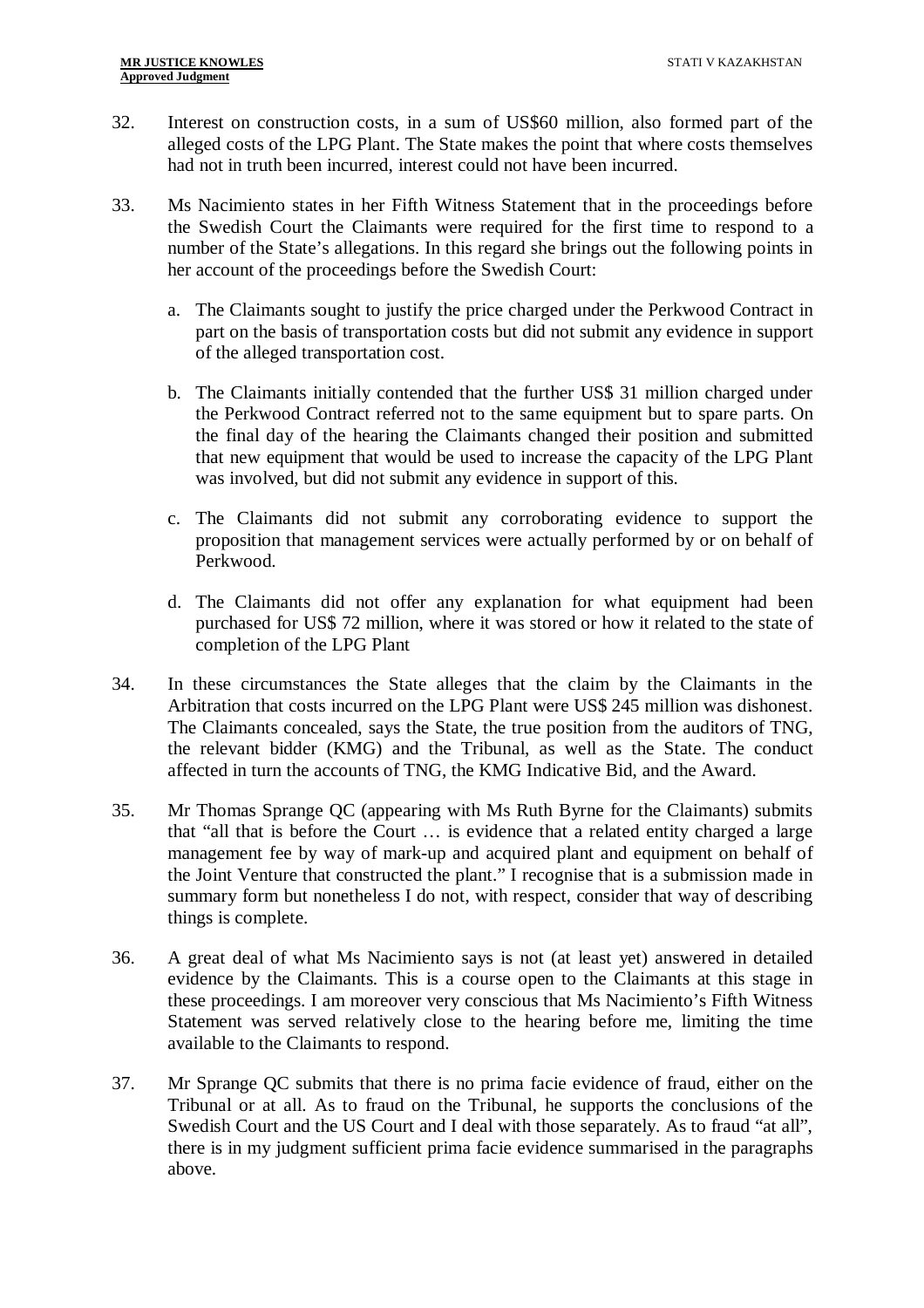#### **Effect of the alleged fraud**

- 38. If the Claimants did dishonestly state the costs so that they did not represent true costs and for work actually done, it will be necessary to establish whether the KMG Indicative Bid was in the sum of US\$199 million as a result.
- 39. Mr Sprange QC submits that there is no evidence from KMG as to the circumstances surrounding the KMG Indicative Bid, "or that the alleged false representations even formed part of its considerations"; that there is no "probative evidence … as to KMG's rationale for [the KMG Indicative Bid]". I do not find it possible to accept these submissions.
- 40. The KMG Indicative Bid itself included these passages:

"The primary rationale behind our interest … is the strategy to continue increasing our reserves of hydrocarbon resources and building oil production through acquisitions of oil and gas producing assets in accordance with our Corporate Development Strategy.

…

The Indicative Offer herein relates to the proposed acquisition of 100% of the share capital of [Kazpolmunay LLP ("KPM") and TNG, collectively, "the Company")].

…

On the basis of the information contained in the Information Memorandum and publicly available information, subject to the conditions and assumptions set out elsewhere in this Indicative Offer and contingent upon further due diligence at Phase II of the sale process, we value the Company at US\$754 million on a debt free and cash free basis (the "Enterprise Value") for expected completion of the Proposed Transaction in January 2009.

…

We estimate the value of the Borankol field at US\$100 million, the value of the Tolkyn field at US\$455 million, and the value of the LPG plant at US\$199 million.

…

In formulating our Indicative Offer, we have relied upon the information contained in the Information Memorandum and certain other publicly available information. Our valuation depends upon this information and assumptions being substantiated in the next round through due diligence materials and meetings.

Due to lack of sensitive input data, we used comparative (transaction and trading multiples) method for valuation of Borankol and Tolkyn fields, whereas the LPG [P]lant was valued using the combination of comparative and cost methods.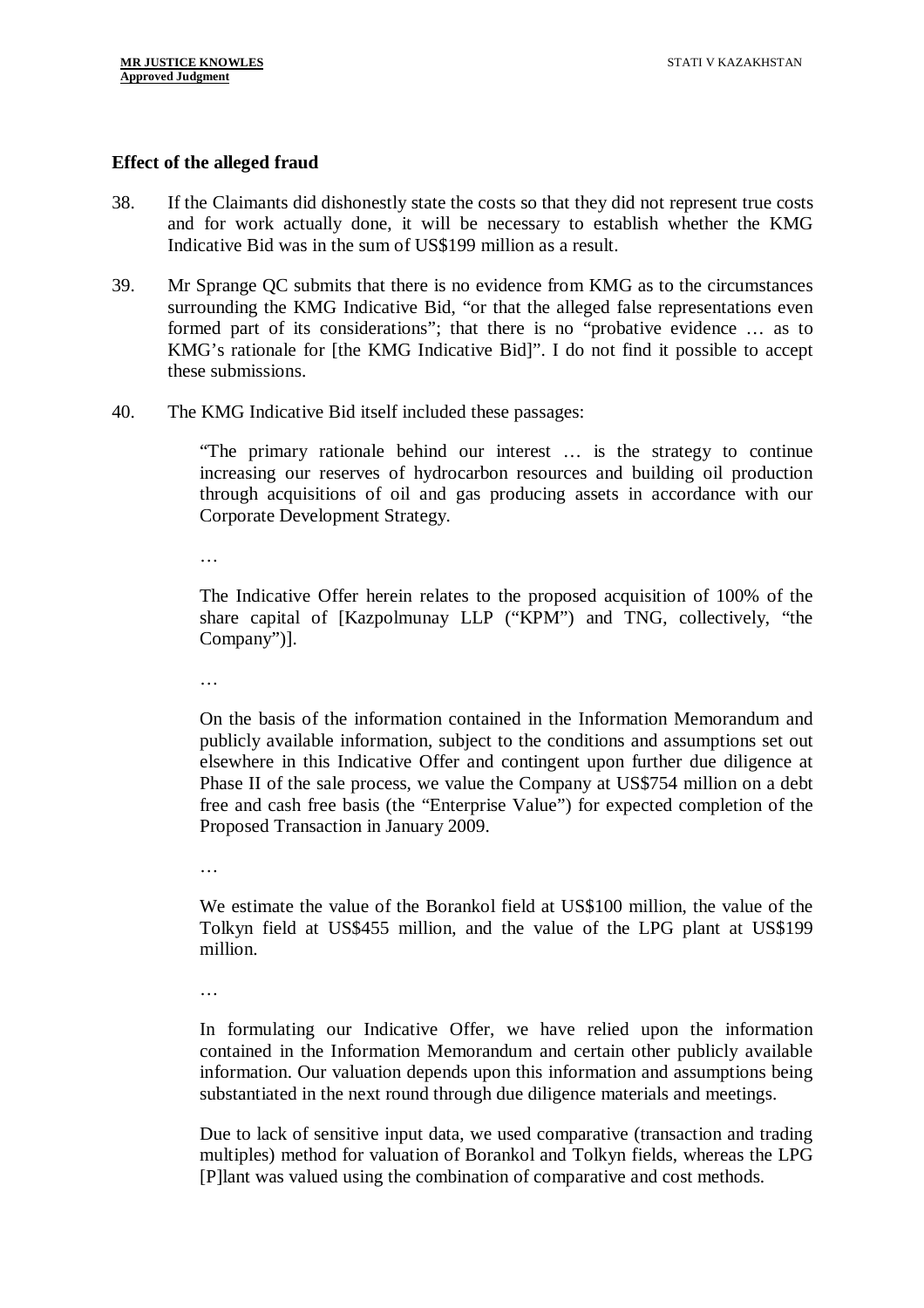…

The value of the LPG [P]lant was calculated as an arithmetical average between the matrix of comparative method value and cost method value. EV/EBITDA multiple of 5.5x was used as a base for comparative method valuation. Historical costs of US\$193 million were used as a base for cost method valuation.

*Inter alia,* our estimates of the Company's value and the present Indicative Offer are based on the following key assumptions:

*…*

Historical production, revenues, costs and CAPEX were as reported in the Information Memorandum;

…

[KMG's subsidiary] and its advisors are prepared to begin reviewing the electronic data room and the vendor due diligence reports immediately, and would anticipate, at the very least, performing the following additional due diligence …"

- 41. The following is clear:
	- (1) The KMG Indicative Bid was based on the information contained in the Information Memorandum and publicly available information.
	- (2) It was contingent upon further due diligence to be carried out at Phase II of the sale process. The value of the LPG Plant at US\$199 million depended (as did other values) upon this information, and assumptions, being substantiated in the next round through due diligence materials and meetings.
	- (3) The LPG Plant was valued using a combination of comparative and cost methods. The value of the LPG Plant was calculated as an arithmetical average, one part of which was the cost method.
	- (4) Historical costs of US\$193 million were used as a base for cost method valuation.
- 42. The Information Memorandum, prepared in August 2008, was expressly based on the information found in audited (and unaudited) financial statements of KPM and TNG which in turn showed construction costs for the LPG Plant at the levels asserted by the Claimants.
- 43. If construction costs were not US\$245 million because that figure was fraudulently inflated by the Claimants to the extent alleged by the State, then, because the KMG Indicative Bid valued the LPG Plant using a calculation that brought costs of US\$193 million into an arithmetical average there is the clearest argument that the KMG Indicative Bid would have been lower. (An "LPG Plan Assessment" by KMG shows the US\$199 million KMG Indicative Bid to have been the midway point between US\$193 million "adopted balance sheet value of outstanding construction" and a value of US\$205 million based on assumed sales.)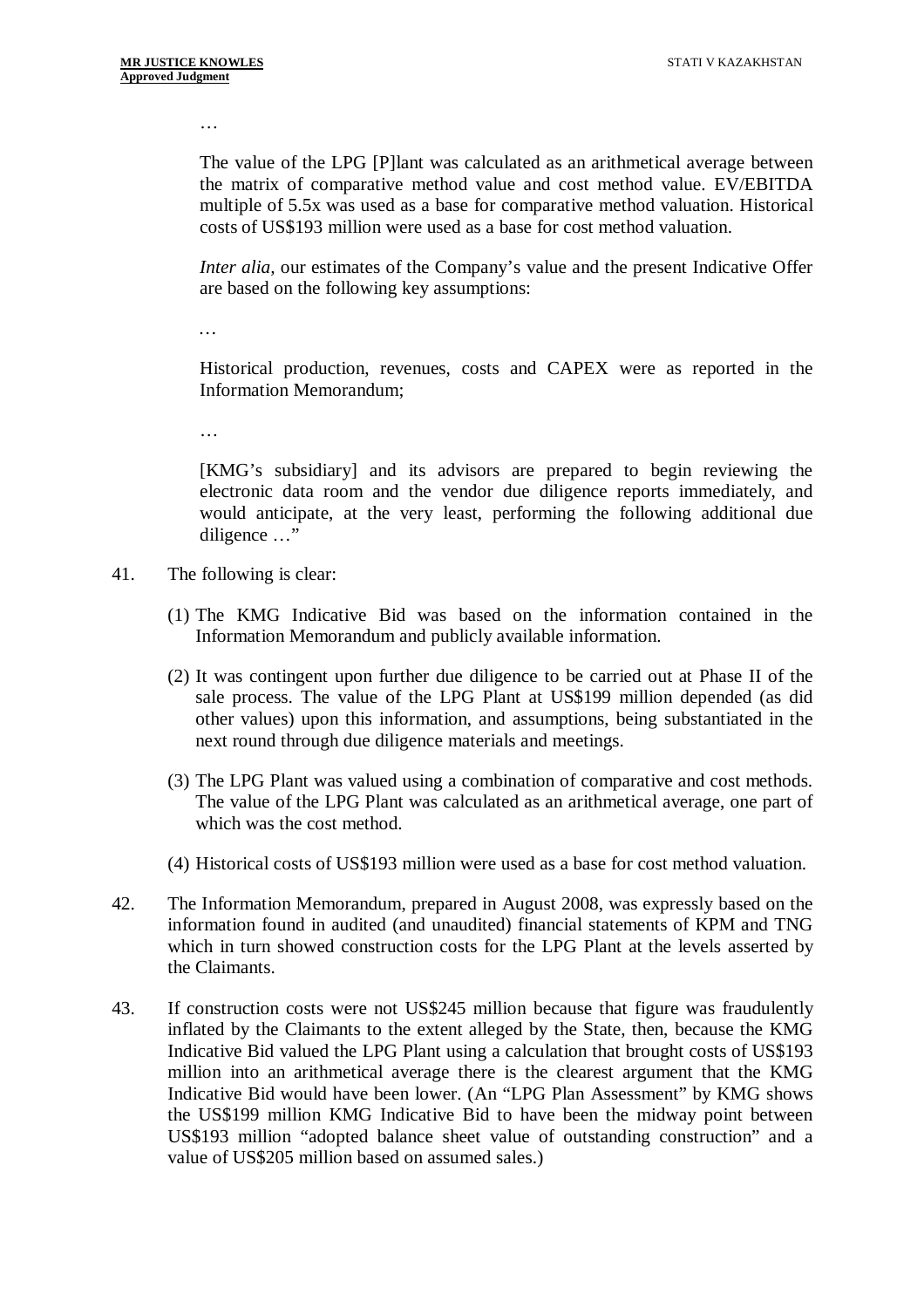- 44. The KMG Indicative Bid was contingent on further due diligence at Phase II of the sale process. The Award records (at paragraph 365) that in January 2009 that phase began and KMG's subsidiary, with other potential bidders, was given access to the data room. I have not been taken to any evidence that suggests that this brought to the attention of the subsidiary the points about costs on which the State centres its challenge.
- 45. The Claimants invited the Tribunal to have regard to the KMG Indicative Bid. At paragraph 1696 of the Award the Tribunal quoted from the Claimants' written argument which had been in these terms:

"Indeed the offer made for the LPG plant by [KMG] at that time was US\$199 million. While Claimants did not accept these offers because at the time they deemed them too low and did not feel that they would lead to a sale, the Tribunal should note that State-owned [KMG] itself offered almost US\$200 million for the Plant, more than six times the highest value assigned to the LPG Plant by Deloitte of US\$32 million. Little more is needed to demonstrate that Deloitte's salvage value assumptions and calculations are worthless."

I draw particular attention to the Claimants' phrase, addressed to and recorded by the Tribunal, that "little more is needed".

- 46. At paragraph 1707 of the Award the Tribunal summarised a further part of the Claimants' argument, in which again the Claimants asked the Tribunal to rely on the KMG Indicative Bid, on this occasion to reject an argument by the State that a cost basis was not a correct valuation method.
- 47. If the KMG Indicative Bid was in fact the result of the Claimants' dishonest misrepresentation then it seems to me, at this stage of scrutiny on the English Application, there is the necessary strength of prima facie case that the Tribunal would no longer (to use its words) consider it as taking a place of "particular relevance" within "the relatively best source of information for the valuation of the LPG Plant"; still less being the one offer from which they took the damages figure. The Tribunal showed its interest in "undisputed indicative offers made by interested buyers in 2008". It looked at them critically, so as to assess whether these were "strategic offers to gain access to the data room", concluding that they were not.
- 48. Mr Sprange QC submits that "[I]t is absurd to suggest that the alleged fraud was a fraud on the Tribunal …, or would have made a difference to the Tribunal". I do not find it possible to accept that submission. In my judgment there is the necessary strength of prima facie case that the alleged fraud would have made a difference to the Tribunal. And that, in asking the Tribunal to rely on the KMG Indicative Bid in circumstances (concealed from the Tribunal, as from the bidder) of the alleged fraud, there was a fraud on the Tribunal.
- 49. Mr Sprange QC takes an additional point. He argues that the alleged fraud in relation to costs could not have foreseen the KMG Indicative Bid, and the effect of the KMG Indicative Bid on the Arbitration. I think this misunderstands the State's case. The original motives for the fraud are not all known but three are summarised by Ms Nacimiento: defrauding investors, extraction of funds from the State without paying taxes, and defrauding a joint venture partner. The conduct itself, and the concealment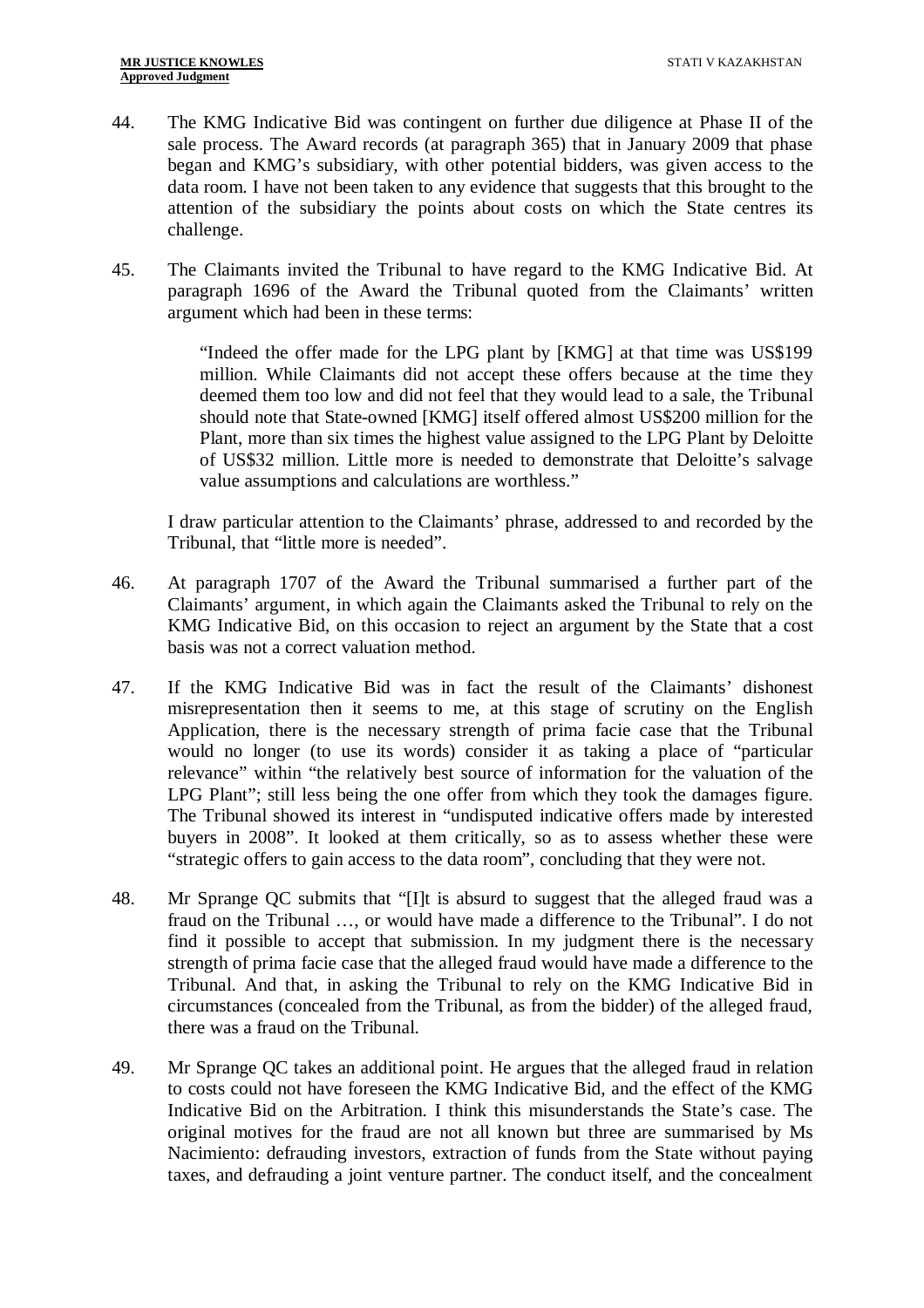of what had been done, had later consequences including for the audited or reviewed financial statements and the KMG Indicative Bid, and in turn the Award.

#### **The decision of the US Court**

- 50. As mentioned above, on 11 May 2016 the US Court refused a motion by the State to amend to add the alleged fraud to its grounds for opposing enforcement.
- 51. Mr Sprange QC draws particular attention to the following passage in the ruling of the US Court:

"[I]t would not be in interest of justice to broaden the scope of this proceeding to consider whether [the Claimants] did or did not mislead the foreign arbitration panel when it presented evidence related to the value of the plant in question. The Court has not come to any conclusions about the legitimacy of the evidence presented to the arbitrators on this issue. But it has reviewed [the Award], and it is clear that the arbitrators did not rely upon the allegedly fraudulent evidence in reaching their decision, so [the State's] proposed submissions would not be germane to the petition to confirm [the Award] … Under those circumstances, and given the fact that the issue has already been presented to the Swedish authorities, it will not be in the interest of justice to conduct a mini-trial on the issue of fraud here when the arbitrators themselves expressly disavowed any reliance on the allegedly fraudulent material."

- 52. In my respectful view the statement of the US Court that on a review of the Award "it is clear that the arbitrators did not rely upon the allegedly fraudulent evidence in reaching their decision" must be read narrowly so as to refer simply to the Claimants' evidence of the costs incurred on the LPG Plant. The statement that "the arbitrators themselves expressly disavowed any reliance on the allegedly fraudulent material" must in my respectful view be read in the same narrow way.
- 53. In the result, the decision of the US Court does not conclude the question of the consequences of the Tribunal's reliance on the KMG Indicative Bid. That includes the question whether the Tribunal was misled because the KMG Indicative Bid was based on the allegedly fraudulent material and the Claimants knew that when they presented, not the fraudulent material, but the KMG Indicative Bid.
- 54. I should add that, on the evidence of Mr Matthew Kirtland, lead counsel for the State before the US Court, by witness statement dated 3 February 2017, the State filed a motion for reconsideration by the US Court. That motion was fully briefed by 3 June 2016, but has not been decided. Instead what happened is that the US Court ordered a stay pending the decision of the Swedish Court. A joint status report was filed with the US Court after the decision of the Swedish Court. On the information made available to me the proceedings before the US Court remain stayed.
- 55. I add that, before the US Court in its motion for reconsideration, the State advances the submission that in order to invoke the public policy defence under Article  $V(2)(b)$ of the New York Convention the alleged fraud need not be relied upon by the arbitral tribunal.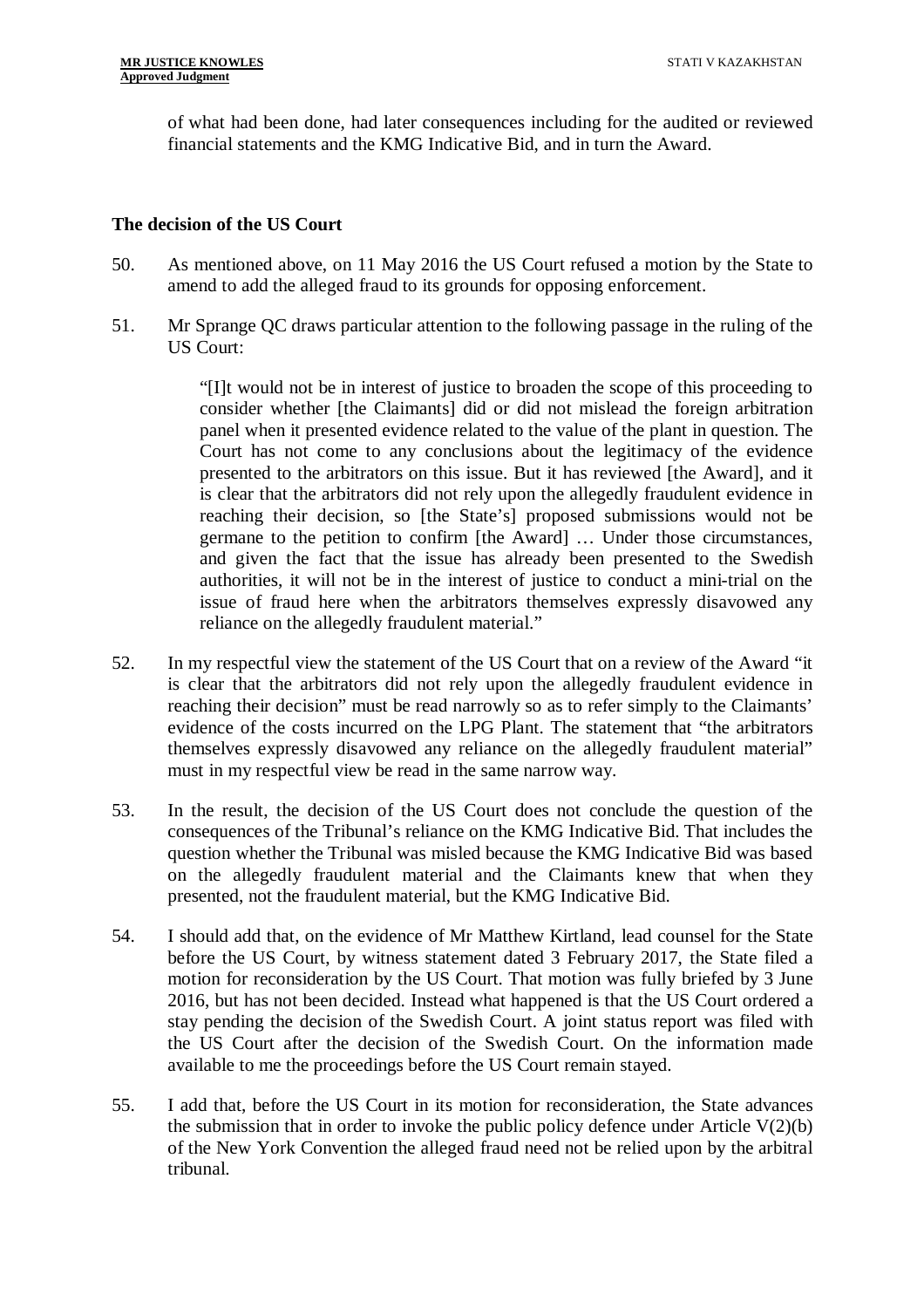#### **The decision of the Swedish Court**

- 56. Each party offered its own translation of the decision of the Swedish Court but for present purposes I find no material difference between the two translations offered. I take the translation offered by the State, as that was referred to most often.
- 57. I have felt able to examine the decision of the Swedish Court by reference to its terms (albeit in translation). I nonetheless record my gratitude for the expert assistance given by Dr Patrik Scholdstrom, Director for the Stockholm Centre for Commercial Law) in his expert report dated 13 January 2017.
- 58. A great deal of evidence and material concerning the alleged fraud (including that summarised above) was before the Swedish Court. Mr Sprange QC says the Claimants' case that the Award was obtained by fraud, was "fully ventilated". In the event with limited exceptions the Swedish Court did not form a view on the evidence and material.
- 59. In the passage quoted below from the decision of the Swedish Court (in translation), I add my own paragraph lettering for ease of reference:

"5.3 The issue of the invalidity or setting aside of [the Award]

5.3.1 Invalidity based on the fraudulent scheme, false evidence, misleading information etc.

A. [The State] has argued that [the Award], and the manner in which it arose, violates public policy, and invoked the detailed circumstances set forth in section 3.1.2.1.

The Court of Appeal makes the following assessment.

B. In the arbitration at hand [the Claimants] claimed that [the State] had breached its obligations under the ECT by violating the investor protection provisions in the ECT and that [the State] was thus liable to pay damages to [the Claimants], inter alia with respect to what was referred to as the LPG [P]lant. It is undisputed in the case that the plant exists and, based on the evidence presented here, it is also clear that investments were made in it. [The Award] states that [the State] contested [the Claimants'] claim, and consequently [the Tribunal] made a substantive assessment of the claim. In light of the aforesaid, there is no reason to call into question the existence of an underlying real legal relationship between the parties …

C. In the arbitration [the Claimants] invoked evidence in the form of witness testimony, witness affidavits and expert reports to prove that the investment costs in the LPG [P]lant had amounted to the alleged sum. However, [the Award] states that [the Tribunal] based its assessment of the damages with respect to the LPG [P]lant on the so-called indicative bid which had been submitted by KMG, see paragraphs 1746-1748 in [the Award].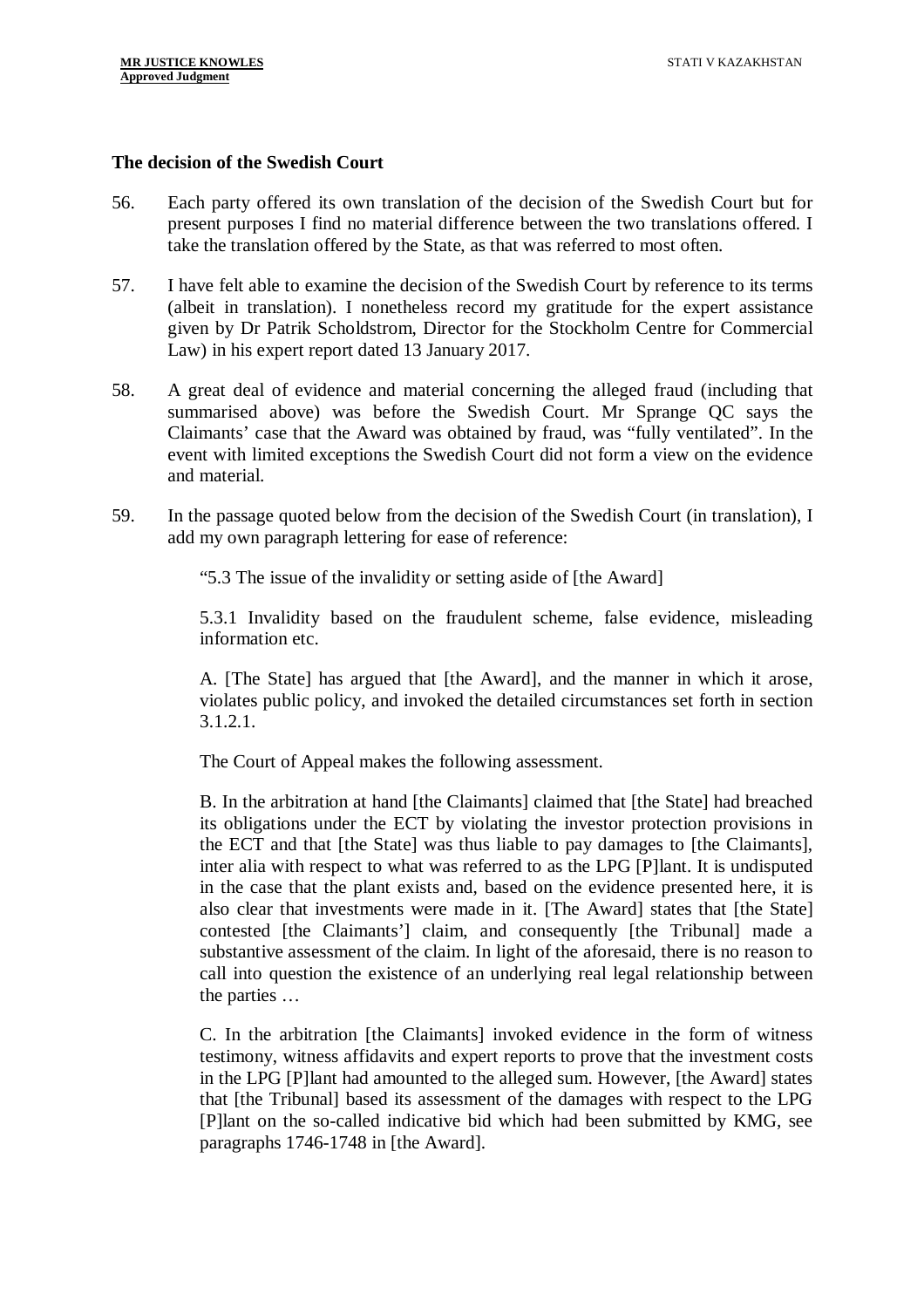D. As the Court of Appeal has described above, the scope of application of the public policy provision is very narrow and the legislature has also clearly decided not to introduce into the [Swedish] Arbitration Act any provision corresponding to the concept of new trial. Accordingly, in the Court of Appeal's opinion there can be no question of declaring an arbitral award invalid solely on the ground that false evidence or untrue testimony has occurred, when it is not clear that such have been directly decisive for the outcome .... However, situations are conceivable in which the invocation of false evidence may have an indirect impact on the arbitral tribunal in its assessment of the dispute. In light of the narrow scope of application and the restrictive approach that should pertain as regards opening up a new substantive assessment of the arbitrated dispute within the scope of challenge proceedings, in the Court of Appeal's opinion there should be no question of allowing such an indirect impact on the arbitral tribunal to result in the arbitral award being deemed invalid, except when it appears to be obvious that such indirect influence has been of decisive significance for the outcome in the case.

E. Since [the Tribunal] based its assessment on the indicative bid, the evidence invoked by [the Claimants] in the form of witness testimony, witness affidavits and expert reports regarding the size of the investment cost – which evidence [the State] has claimed was false – has not been of immediate importance for the outcome. In the Court of Appeal's opinion, already in these circumstances, such evidence *per se*, even if it were proven to be false – does not constitute sufficient reason to consider [the Award] invalid. In the Court of Appeal's opinion, it is also not obvious that this evidence, through indirect influence of [the Tribunal], was decisive for the outcome of the case.

F. Moving on to the question of whether the indicative bid *per se* constituted false evidence, it is undisputed that, prior to the initiation of the arbitration, [KMG] had submitted the relevant offer of USD 199 million for the LPG Plant. Thus, the indicative bid *per se* is not to be regarded as false evidence, even if - through the annual reports for Tristan Oil, KPM and TNG – possibly incorrect information regarding the amount invested in the LPG [P]lant was among the factors that KMG took into account when calculating the size of the offer. Accordingly, the allegedly false information in the annual reports did not directly constitute any basis for [the Tribunal's] assessment of the value of the LPG [P]lant. Against this background, the invocation of the indicative bid by [the Claimants] did not constitute an invocation of false evidence.

G. Finally, with respect to [the State's] allegation that, in the arbitration proceedings, [the Claimants] withheld from [the Tribunal] and [the State] certain information which might have influenced the outcome in the case, the Court of Appeal notes that, in a procedure amenable to out-of-court settlement such as arbitration, it cannot be demanded that a party provide the opposing party with information which speaks against the party's own case. There is no room to regard [the Award] as invalid on this ground, particularly not in light of the very narrow scope of application of the public policy rule.

H. To summarise, the Court of Appeal finds that none of the circumstances argued by [the State] in this respect - neither separately nor together - are such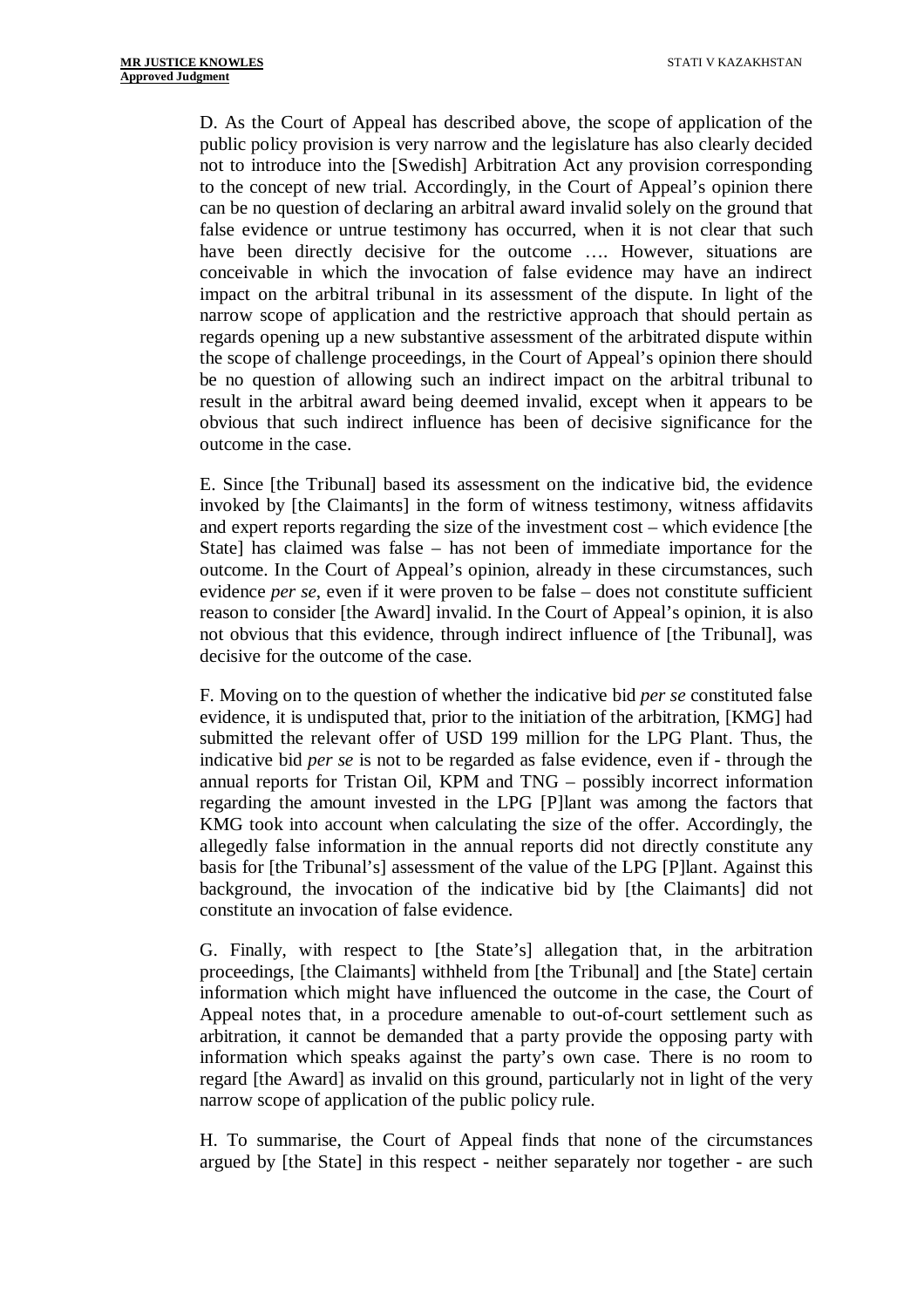that [the Award], or the manner in which it arose are manifestly incompatible with fundamental principles of Swedish law."

- 60. Paragraph D makes clear that, in Swedish Law, to declare an arbitral award invalid on the ground that there has been false evidence it must be clear either (a) that the false evidence has been directly decisive for the outcome or (b) that the false evidence has had an indirect impact on the arbitral tribunal in its assessment of the dispute such that it "appears to be obvious that such indirect influence has been of decisive significance for the outcome in the case".
- 61. The Swedish Court's reasoning at paragraphs E and F is that it was the KMG Indicative Bid that was directly decisive, and it was not false. The reasoning identifies the possibility that information that was false would affect the size of the KMG Indicative Bid, but it raises this possibility only to show that the KMG Indicative Bid was not false and that the false information was not directly decisive.
- 62. This leaves still open the question of the false information being of indirect decisive impact. The final sentence of paragraph E reads that "it is not obvious that [the false information], through indirect influence of [the Tribunal] was decisive for the outcome of the case". The only reason given by the Swedish Court for what is stated in that final sentence of paragraph E is found in the first sentence of that paragraph, i.e. the fact that the Tribunal based its assessment on the KMG Indicative Bid (i.e. that the KMG Indicative Bid was directly decisive). That, with respect, does not deal with the question of the false information being of indirect decisive impact.
- 63. Paragraph F does not say that that is the question it is dealing with. At one point there is the phrase "the allegedly false information in the annual reports did not directly constitute any basis for [the Tribunal's] assessment of the value of the [L]PG Plant". The use of the word "directly" either implies that if there was false information it indirectly constituted a basis for the Tribunal's assessment of value, or at least that question is left open.
- 64. In these circumstances I do not, with respect, believe that the Swedish Court has dealt with the issue of indirect impact (i.e ground (b) under Swedish Law). I wish to add two further points.
- 65. First, at paragraph G the Swedish Court expresses the view (as expressed in translation) that "in a procedure amenable to out-of-court settlement such as arbitration, it cannot be demanded that a party provide the opposing party with information which speaks against the party's own case". The view is stated very broadly, and I respectfully admit it troubles me. But for present purposes the view cannot be an answer if the State is correct that the present case is one where the Claimants encouraged the Tribunal to rely on an indicative offer that the Claimants knew was misleading because it was based on false information that they had provided. And further, in the present case the Tribunal expressly required the disclosure of certain documents. Neither party has suggested that the requirement would not include disclosure of adverse documents of the type described in the Tribunal's requirement (i.e. including the Perkwood Contract).
- 66. Second, as mentioned, the Swedish Court also reasoned that the KMG Indicative Bid was not (itself) false evidence. That assessment holds at the time the KMG Indicative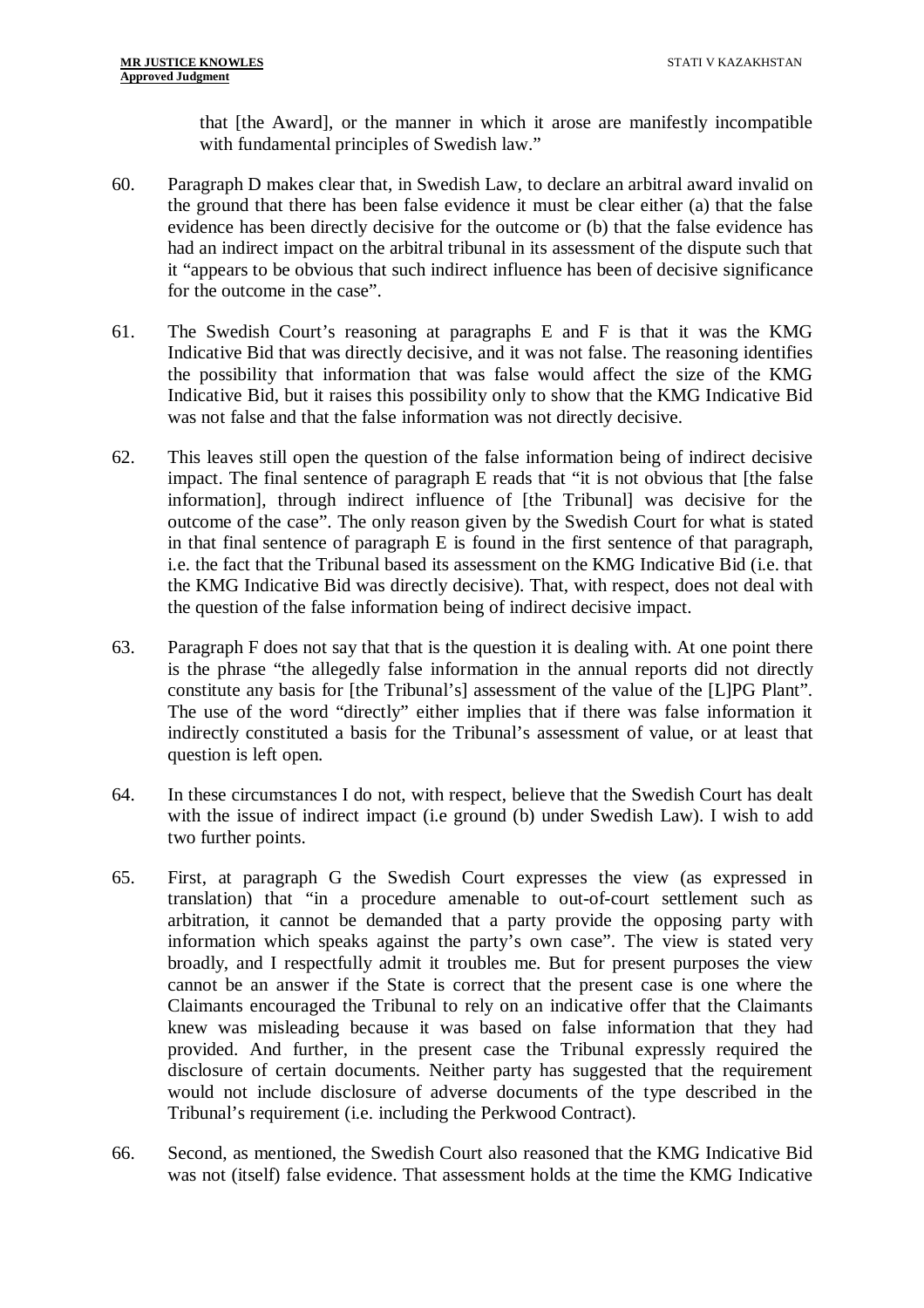Bid was made, but I respectfully question whether it still holds when the KMG Indicative Bid is later deployed by a party who knows (but continues to conceal) that it is the product of that party's fraud.

#### **Availability of evidence of the alleged fraud**

- 67. Referring to the period before the Award, Mr Sprange QC argues that the State had access to "all relevant evidence, including Perkwood's involvement in the LPG Plant construction".
- 68. Yet on Ms Nacimiento's evidence, even at the time of the hearing before the Swedish Court the Claimants did not submit any evidence in support of the alleged transportation cost said by them to justify in part the price charged by Perkwood, did not submit any evidence to support their (new) case that the Perkwood Contract came to include new equipment that would be used to increase the capacity of the LPG Plant, did not submit any corroborating evidence to support the proposition that management services were actually performed by or on behalf of Perkwood, and did not offer any explanation for what equipment had been purchased for US\$72 million, where it was stored or how it related to the state of completion of the LPG Plant. If this evidence is correct then Mr Sprange QC's argument cannot be accepted without more.
- 69. But more generally, what did the State know about Perkwood? Could the evidence of the alleged fraud have been discovered before the Award had the State used reasonable diligence?
- 70. A large part of the argument focussed on whether the State knew at the time of the Award that Perkwood was related to the Claimants. A draft Vendor Due Diligence report dated 29 August 2008 was disclosed by the Claimants in the arbitration. The report was on the combined group of businesses of TNG, KPM and a third company, Tristan Oil. In showing a summary financial position for the group it included in an entry under "Net Working Capital" the sentence "Accounts payable and accounts receivable mainly relate to settlements with related parties including General Affinity and Statoil (crude oil customers), Kasco (performs construction work for the LPG plant) and Perkwood (a supplier of equipment for the LPG plant)." In apparent contrast, in a separate section presenting a "Business overview", the report showed General Affinity, Statoil and Kasco as "related parties" but Perkwood as one of a number of "main third parties".
- 71. This discrepancy is eclipsed by the evidence from the State to the effect that there is no reference in the financial statements of TNG to Perkwood being a related party. This gives rise to the strongest suggestion that even the auditors of TNG did not know, with one consequence being that audit or review scrutiny of related-party dealings was avoided.
- 72. Should the State have undertaken company searches on Perkwood at the time of the arbitration? It did not trust the Claimants. It did not agree that the Claimants had spent the costs they alleged. Mr Sprange QC goes further. He submits: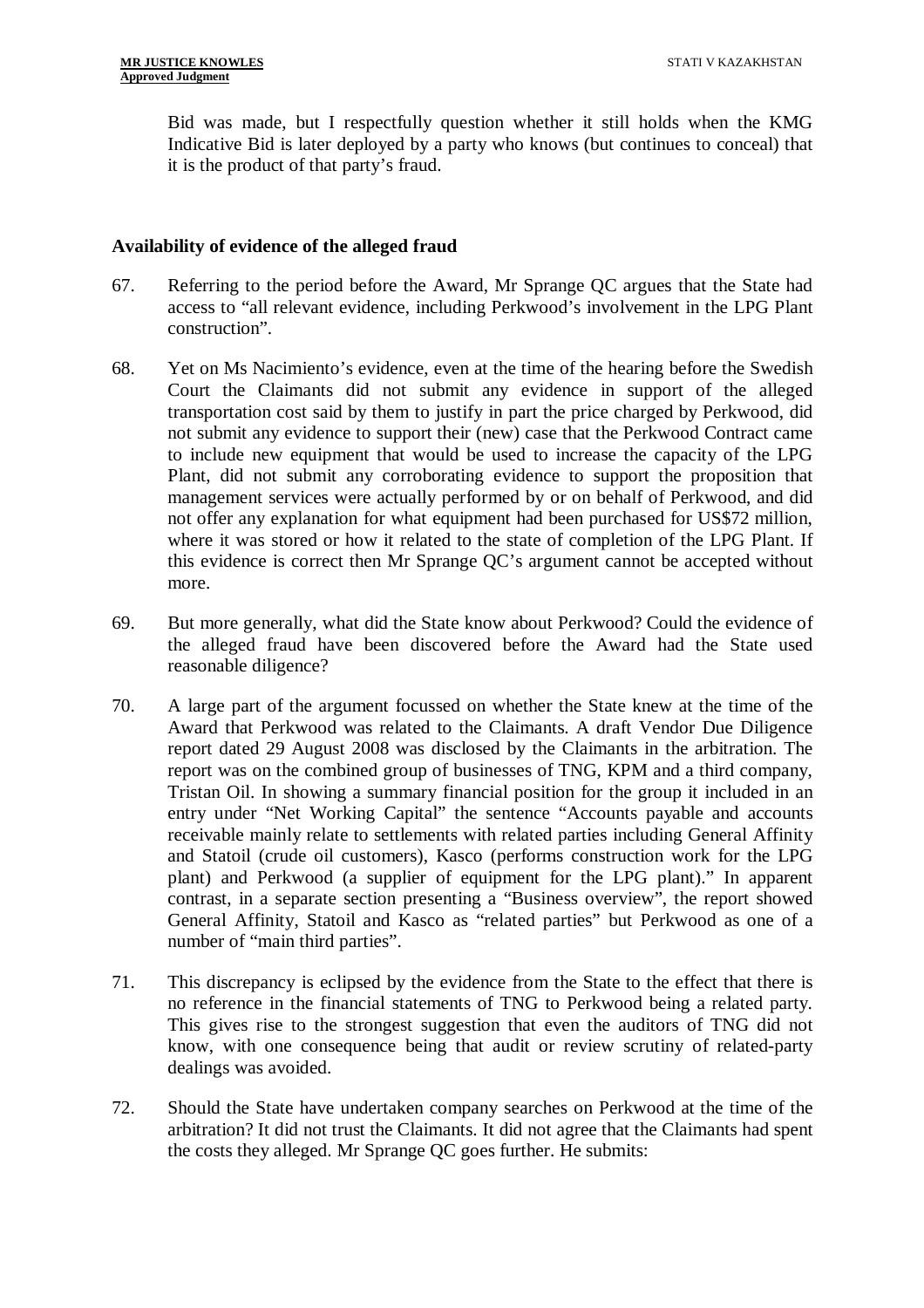"Reasonable diligence would have plainly led to [the State] instructing its quantum expert to investigate and assess the costs of the LPG Plant …. [The State] made a series of allegations in the arbitration that the Claimants had perpetrated a fraud or something akin to it. As noted above, [the State] alleged that the Claimants had siphoned moneys from [the State] including via Perkwood, that the Claimants had sought to mislead potential investors in the LPG Plant as to its true value, and more generally to the effect that the Claimants' witnesses had lied in their testimony. … It naturally follows from these allegations that anything relating to the true costs of the LPG [P]lant would be tainted. … [The State] left no stone unturned in all other respects."

- 73. These submissions involve a number of paraphrases that do not always capture the precise position in the Arbitration. But putting that point to one side, the submissions engage, in my view, the point observed by Burton J in HJ Heinz Co Ltd v EFL Inc [2010] EWHC 1203 (Comm); [2010] 2 Lloyd's Rep 727 at [33]: "in a case of concealed fraud (concealed forgery) it may be, particularly where the source of the evidence is contained in the opposite camp, that, upon analysis of the facts an approach more favourable to the party defrauded in respect of what is due, or reasonable diligence, may be adopted." In the present case the Claimants, if dishonest, are not to escape if the right stone was not turned over by the State.
- 74. The State says it obtained the documents which have allowed it to make the allegations of fraud as a result of the US Discovery Proceedings in 2015. One of those is the Perkwood Contract. The Claimants refer to the fact that the State had seized many of its documents in the years before the Award (including contracts with third parties, according to the Award at paragraph 358), but that is, for me, an over broad response. Nor do I think it conclusive against the State that, according to the Claimants, the Perkwood Contract was mentioned in a due diligence report (in one extensive index of documents but not in another list of "material contracts") submitted by the State to the Tribunal on 14 March 2013, or in two spreadsheets disclosed by the Claimants.
- 75. The Perkwood Contract was not produced in the Arbitration, and I am not satisfied the Claimants have properly explained why. It fell within the description of documents that the Tribunal required to be produced by the Claimants where in their possession custody or control. It was a very significant document, as the Claimants will have known. It transpired that a copy was later available in the United States, and the Claimants there resisted access to it. Later still, before the Swedish Court the Claimants gave changing explanations about what it showed.
- 76. The Claimants say that imported equipment for the LPG Plant was declared by Perkwood and VAT and customs duties paid, and inspections by the State's Ministry of Energy and Natural Resources found substantial investment and employment by the Claimants. Again these facts do not explain the failure to produce the Perkwood Contract in the Arbitration, or why it should take until the hearing before the Swedish Court to concede that Perkwood was a related company.
- 77. In written submissions Mr Sprange QC says (at para 51.11) that "inspections also found the costs of the uninstalled equipment and materials in relation to the LPG Plant" to be about US\$60 million. But this is not, with respect, a helpful reference on its own, for (on Ms Nacimiento's evidence, at paragraph 27(3)(b) of her Fifth Witness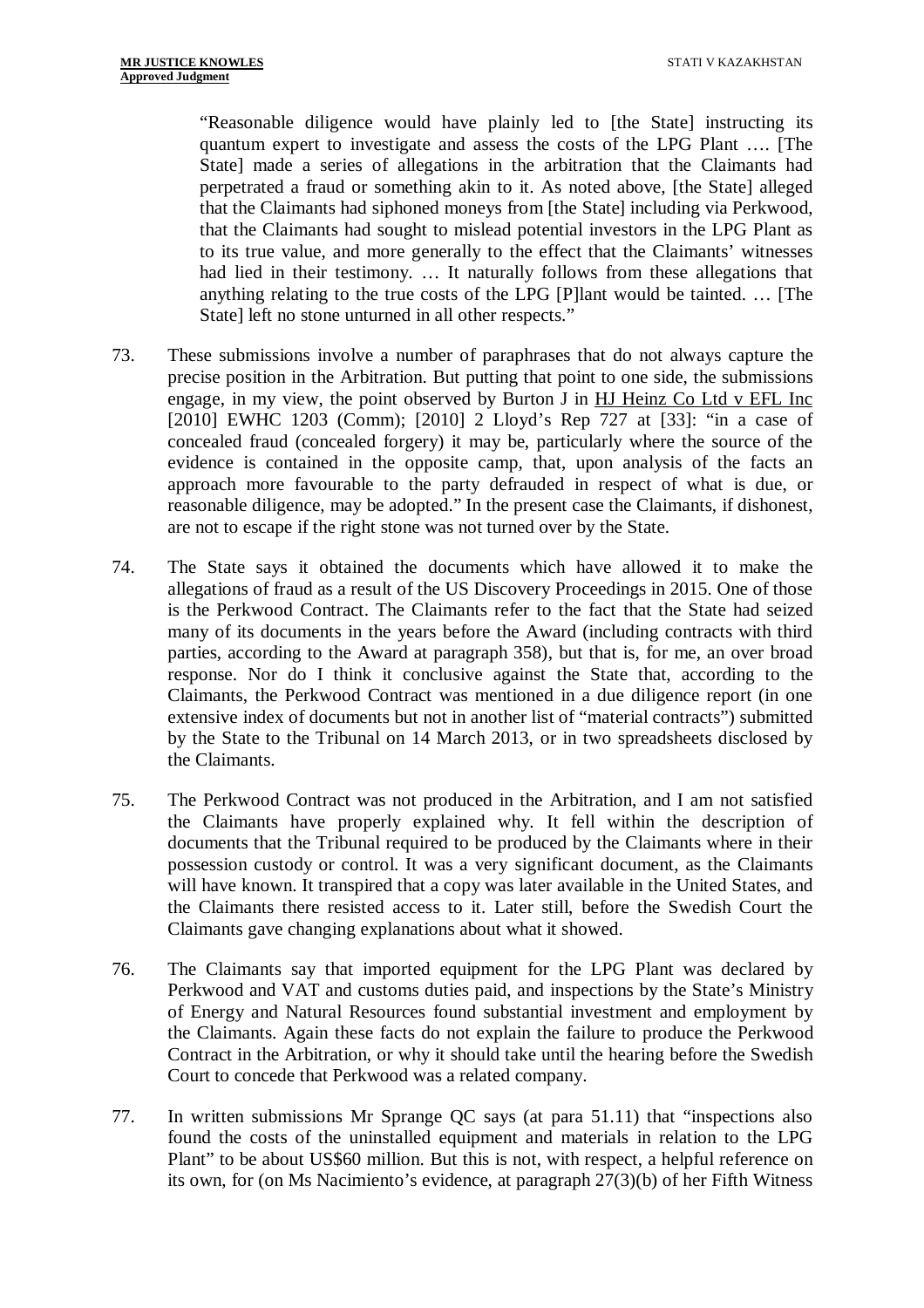Statement): "While the Claimants initially asserted in the Swedish Proceedings that the MEMR Report had been based on an actual inspection of the equipment (said to be worth USD 72,000,345), they subsequently withdrew this assertion following [the State's] objections, and confirmed that the MEMR Report had not in fact been based on a site visit after all."

- 78. What of the fact, referenced by the Claimants, that the State's oil and gas expert, in a report dated 17 November 2011, considered that the estimated costs of constructing the LPG Plant were reasonable "for the plant as designed"? In my view this takes one little further forward. The Tribunal did not found its decision on this opinion. The experts would no doubt have revised their opinion if the true figures are those shorn of the effect of the fraud alleged by the Claimants.
- 79. I am satisfied that the State did not have access before the Award to the evidence of the alleged fraud on which it now seeks to rely, and that the evidence of the alleged fraud could not with reasonable diligence have been discovered before the Award had the State used reasonable diligence.

## **Estoppel**

- 80. No Court has decided the question whether there has been the fraud alleged. Neither the Swedish Court nor the US Court nor English Court has, although material has been put before those Courts that would allow them to decide that question.
- 81. But the Claimants say the US Court has decided "that the Tribunal had not relied upon any of the allegedly fraudulent evidence in entering [the Award]". And the Claimants say that the decision of the Swedish Court has determined "whether the alleged fraud would have made a significant difference to the outcome of the proceedings".
- 82. The short answer to the argument on estoppel on the basis of the decision of the US Court is that, as I have said above, that decision of the US Court must in my view be read narrowly and, read narrowly, is not to the effect for which the Claimants contend.
- 83. The answer to the argument on estoppel on the basis of the decision of the Swedish Court is also short. The Swedish Court did not decide the factual question of indirect decisive impact on the Tribunal in its assessment of the dispute.
- 84. The New York Convention is addressed, at Article V(2)(b), to the public policy of the country of enforcement. Relevant public policy can and does differ from country to country. It is correct to say that the Swedish Court did not decide whether under English law public policy required the application to enforce the Award in this jurisdiction to be refused.
- 85. In oral submissions Mr Sprange QC focussed his estoppel argument on the facts. However in written submissions it was submitted for the Claimants that there was adduced "unchallenged evidence" that "the concepts of Swedish public policy and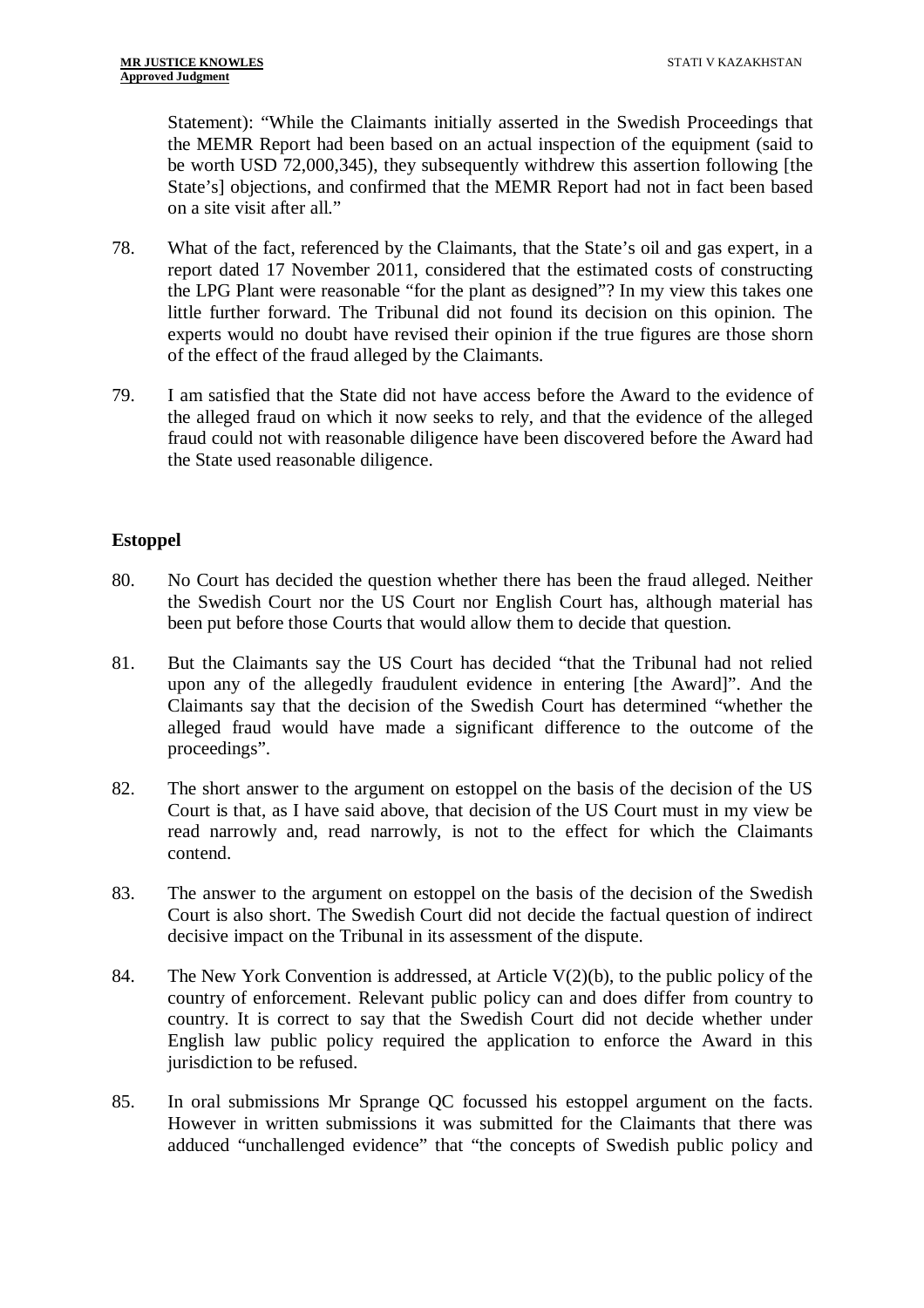English public policy are not materially different in the context of setting aside and enforcement of arbitral awards".

- 86. I limit myself to the present context alone, and do not believe this is ultimately a matter of evidence in this case. If, as I should, I take the decision of the Swedish Court as showing Swedish public policy in the context of this case then I find, as a matter of law, that English public policy is not the same. Mr Ali Malek QC (appearing with Mr Christopher Harris and Mr Paul Choon Kiat Wee for the State) puts it this way, and I agree: "It is apparent from the outcome in Sweden alone that the content of Swedish public policy must be different from that of its English counterpart".
- 87. In these circumstances, albeit briefly expressed, I rule that no issue estoppel has arisen. But even had the basis of an issue estoppel been made out, the English Court would still have to decide whether enforcement of the Award should be permitted because English public order must ultimately be a matter for the English Court: see Yukos Capital Sarl v OJSC Rosneft Oil Co (No 2) [2012] EWCA Civ 855; [2014] QB 458 at [147] per Rix LJ. Mr Sprange QC submitted that the decision cited should be confined to judgments and not applied to New York Convention arbitral awards. I cannot accept that submission; there is no warrant for the suggested limitation where the Convention is concerned expressly to respect the public policy of the enforcement court.
- 88. Mr Sprange QC places reliance on the following passage from the decision of Colman J in Minmetals Germany GmbH v Ferco Steel Ltd [1999] 1 All ER (Comm) 315 at 331:

"[i]n a case where a remedy for an alleged defect is applied for from the supervisory court, but is refused, leaving a final award undisturbed , it will therefore normally be a very strong policy consideration before the English courts that it has been conclusively determined by the courts of the agreed supervisory jurisdiction that the award should stand. Just as great weight must be attached to the policy of sustaining the finality of international awards so also must great weight be attached to the policy of sustaining the finality of the determination of properly referred procedural issues by the courts of the supervisory jurisdiction. I use the word 'normally' because there may be exceptional cases where the powers of the supervisory court are so limited that they cannot intervene even where there has been an obvious and serious disregard for basic principles of justice by the arbitrators or where for unjust reasons, such as corruption, they decline to do so. However, outside such exceptional cases, any suggestion that under the guise of allegations of substantial injustice procedural defects in the conduct of an arbitration which have already been considered by the supervisory court should be reinvestigated by the English courts on an enforcement application is to be most strongly deprecated."

89. The emphasis given by Colman J to the importance of the policy of sustaining the finality of international awards and of the determination of properly referred procedural issues by the courts of the supervisory jurisdiction is plainly appropriate. But as Colman J recognised there may be exceptional cases. The present case is one where the issue is not just a procedural issue. Where the Swedish Court as the supervisory court has held that its powers are limited so that it cannot intervene even if the arbitrators were deliberately misled by the Claimants' use of the KMG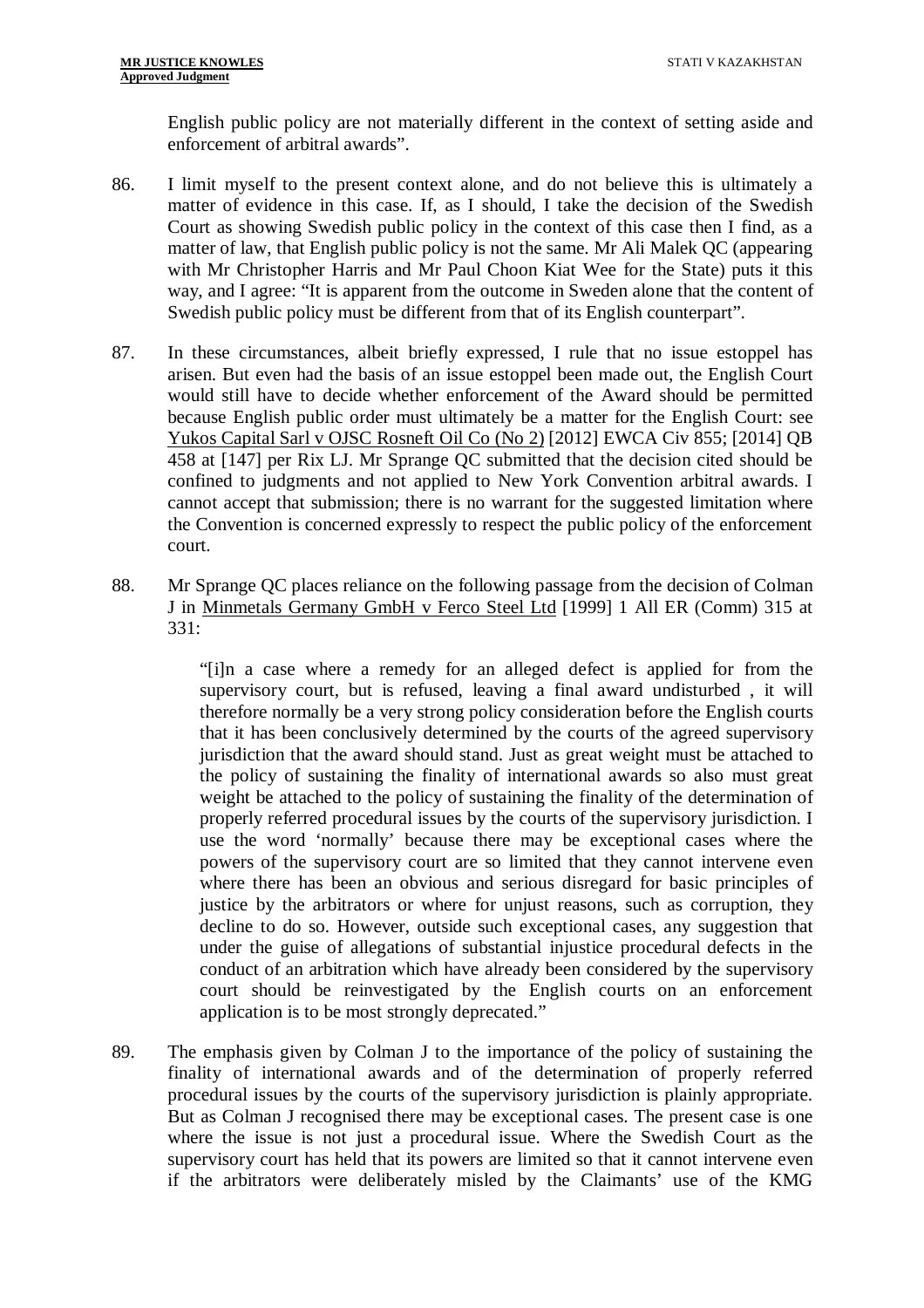Indicative Bid it is important to record that the powers of the English Court, and the requirements of English public policy, are not so limited.

#### **Abuse of process**

90. The Claimants rely on broadly the same arguments to support a contention that the State's resistance to the application to enforce the Award in this jurisdiction is an abuse of process. This contention must fail for the same reasons.

### **Conclusion**

- 91. I have gone into some matters further than might normally be the case at this stage. This is because of the history of this dispute and the involvement of other courts.
- 92. I hold that the decision of the Swedish Court and the decision of the US Court do not create an estoppel, that the State is entitled to rely on the evidence obtained since the Award, and that there is a sufficient prima facie case that the Award was obtained by fraud.
- 93. It will do nothing for the integrity of arbitration as a process or its supervision by the Courts, or the New York Convention, or for the enforcement of arbitration awards in various countries, if the fraud allegations in the present case are not examined at a trial and decided on their merits, including the question of the effect of the fraud where found. The interests of justice require that examination.
- 94. It is relevant to recognise that, on behalf of the Claimants, Mr Sprange QC asks ultimately that the Award should be recognised "as a judgment of this Court". Sir John Donaldson MR, in Deutsche Schachtbau-und Tiefbor-Gesellschaft m.b.h.v Shell International Petroleum Co Ltd [1990] 1 AC 295 at 316; [1987] 2 Lloyd's Rep 246, at 254, highlighted that enforcement is one of "the powers of the state" and that these powers are exercised on behalf of the public. These points reinforce the seriousness of what is involved.
- 95. The State should have the permission it seeks to amend the English Application. Subject to any development in the proceedings before the Swedish Court or the US Court of which I am not aware, I propose to give directions for trial when handing down this judgment.
- 96. Recognising the potential for further developments before the Swedish Court or the US Court, there will also be a general liberty to apply. In this particular case the parties should proceed on the basis that the liberty to apply is available, where appropriate, as one means by which the parties may pass any communication concerning the Arbitration, the Award and its enforcement between the Swedish Court or the US Court and this Court.